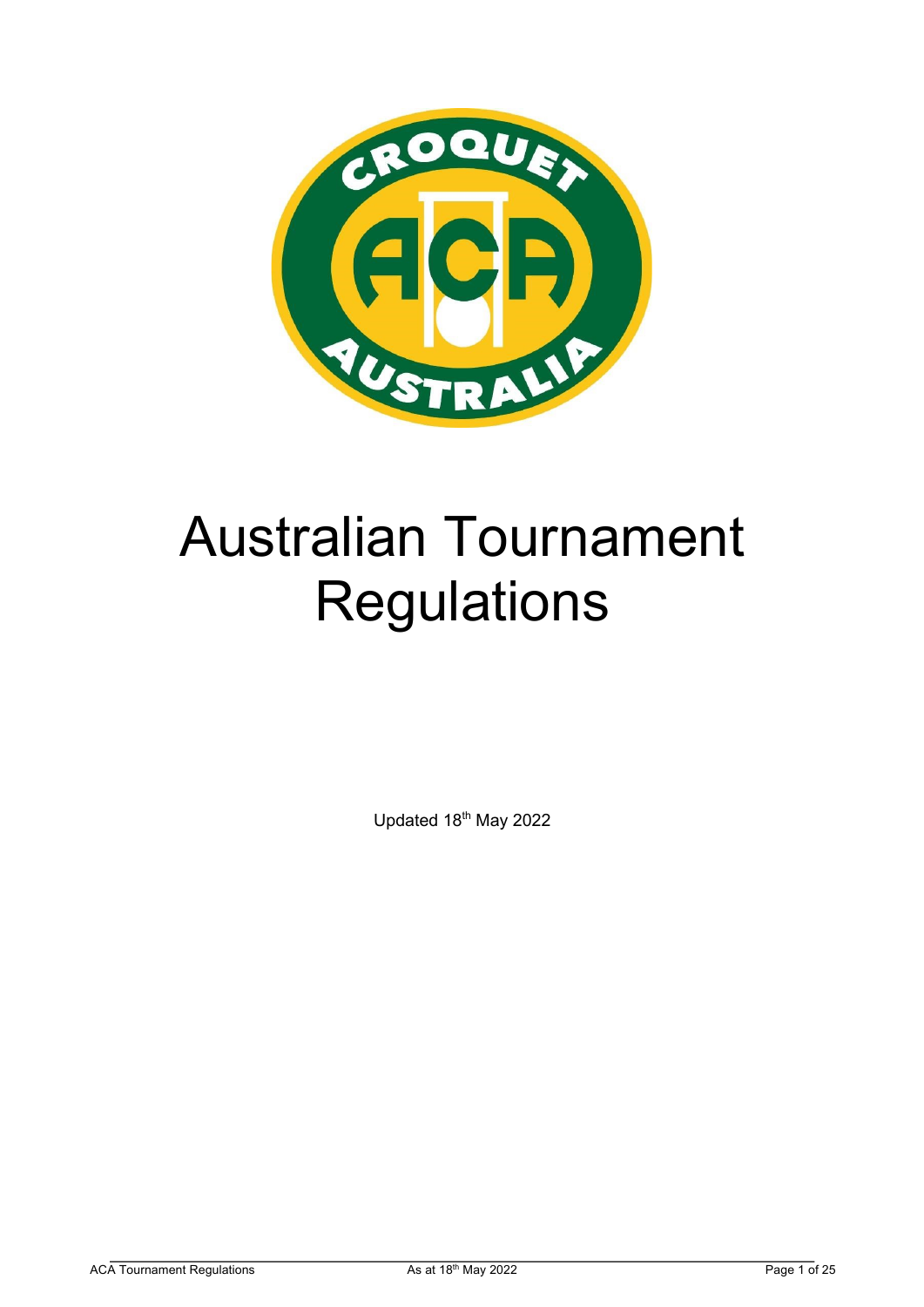# **AUSTRALIAN CROQUET ASSOCIATION REGULATIONS FOR TOURNAMENTS**

## **PREAMBLE**

## **1. APPLICATION**

- 1. The Australian Croquet Association (ACA), the Croquet Council of New Zealand, the (English) Croquet Association and the United States Croquet Association have agreed that the Regulations for Tournaments within their respective jurisdictions are a domestic matter for the Association concerned.
- 2. These Regulations (TRegs) dated 21<sup>st</sup> July 2021 are an updated version of the 21 August 2012 revision which incorporated Tournament Conditions from the Handbook and Tournament Regulations printed in the Laws Book prior to 2000. They cover all Association Croquet (AC), Golf Croquet (GC) and Gateball events in Australia unless otherwise advertised. State Associations and their affiliated clubs may adopt variations providing they are published with the tournament announcement.
- 3. In 2013, the TRegs were updated on 23 March (Clause 10, 29.10 and 29.13); 6 June (Clause 17); 6 December (Clause 25).
- 4 In 2014, the TRegs were updated on 7 March (Clause 28.10); 13 March (Clause 3.2).4 June (Clause 16.3, 16.4)
- 5 In 2015, the TRegs were updated on 10 March (Clause 17.2.2.1); 8 April (Clause 12.7 and Appendix A 3.2); 15 June (Clauses 31.1 and 31.2)
- 6 In 2016, the TRegs were updated on 12 February (Clause 12.7);
- 7. WCF Refereeing Regulations (WRRs), as amended from time to time, are adopted for use in Australia.
- 8. In 2018, the TRegs were updated on 14 June (Clause 17), 12 July (Clause 3.1), 9 August (Clause 15.6) and 17 September (Clause 20).
- 9. In 2021, the TRegs were updated on 21<sup>st</sup> July 2021 (Clauses 2, 4.1, 7.3.12, 8, 11.2, 14, 16.3, 16.4 (clause deleted), 17 (clause deleted) and 18.2) to reflect changes in Edition 5 of the GC Rules and Edition 7 of the AC Laws and to include Gateball requirements (Clauses 2, 14, 15 & 16, prior to Clauses 7, 10 &12, after Clause 22) into this document.
- 10. In 2022, TRegs were updated to reflect changes in the 6<sup>th</sup> Edition of the GC Rules and changes to ACA reimbursement to clubs, etc, hosting ACA events. Clauses 18 onwards were renumbered to reflectbthe deletion of Clause 17 Impasses.

## **GENERAL**

## **2. LAWS, RULES AND REGULATIONS**

Events held under ACA management are played under the current WCF Laws of Association Croquet,WCF Golf Croquet Rules or the current World Gateball Union Rules and Guidelines for Referees. Where these do not suffice, decisions of the Gateball Australia Referee Committee should be observed.

AC and GC refer to Association Croquet and Golf Croquet respectively. These Regulations apply unless otherwise provided for and advertised.

## **3**. **ELIGIBILITY TO COMPETE**

- 1**.** Eligibility to compete in events conducted by the ACA, State Associations and affiliated clubs is restricted to affiliated players and overseas players affiliated to an organisation which is a member of the World Croquet Federation or recognized by the World Gateball Union**.**
- 2 For a player to represent a State in the Interstate Cup or Interstate Shield, or to participate in either of the Australian Medals, they must, at the date of close of entries, be (a) a resident of that State and be affiliated to that State, or (b) have been affiliated to the State they wish to represent for a minimum of twelve (12) months.

## **4. OFFICIALS**

1. COMMITTEE OF MANAGEMENT

The Committee of Management referred to in these regulations is the ACA, the State or the club controlling the tournament. The Board of the ACA is the Committee of Management for events controlled by the ACA, Executive Committees of the various State Associations control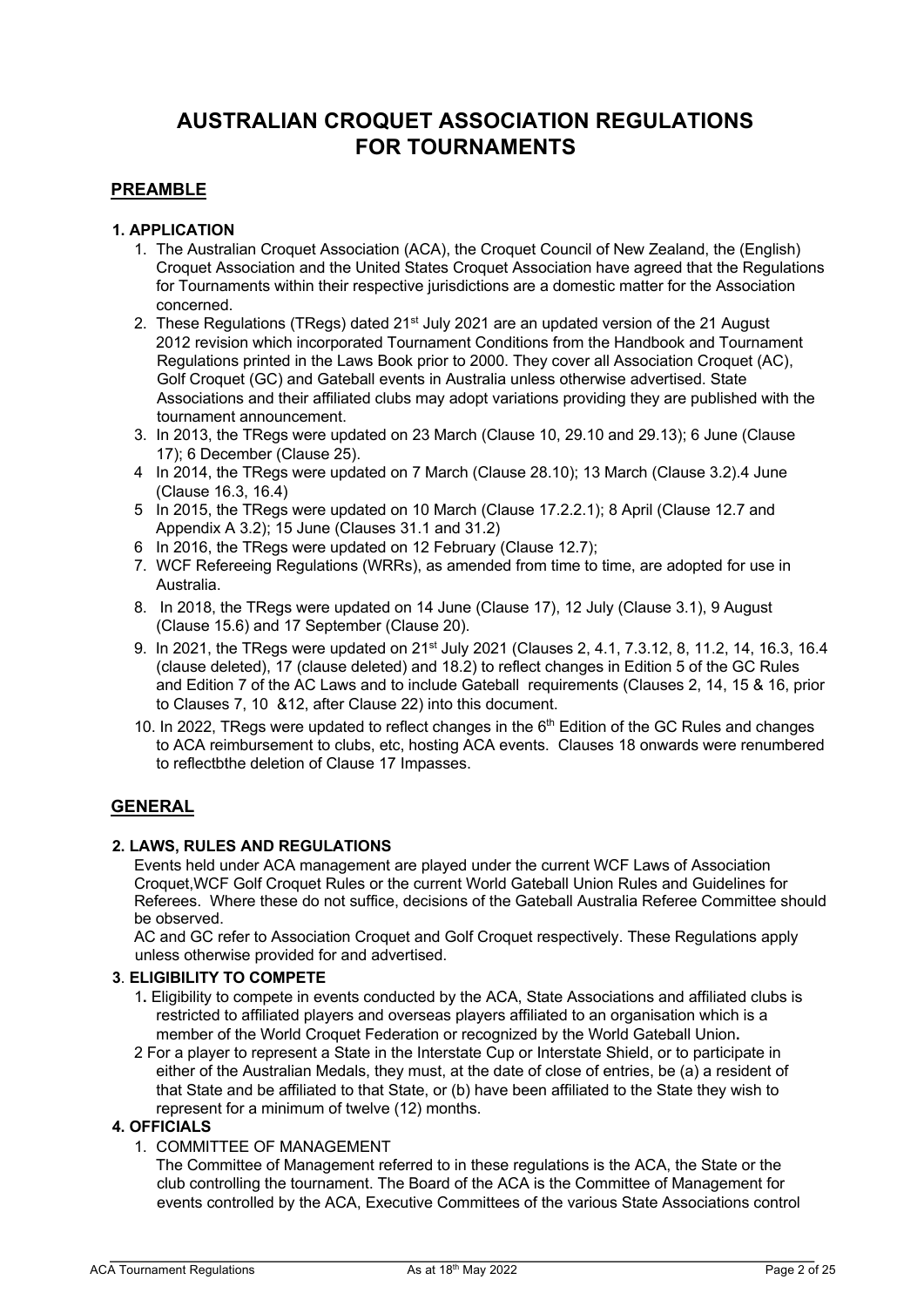state events, and Executive Committees of clubs which organise tournaments are the Committees of Management for those tournaments. The Committee of Management for an event shall appoint the Tournament Referee (TR), who must be an accredited Referee, and the Tournament Manager (TM).

2. TOURNAMENT COMMITTEE

The Tournament Committee (TC) is appointed by the Committee of Management to be responsible for the tournament. This TC should not be confused with the ACA Tournament Committee. References to the TC in TRegs are to event TCs unless otherwise shown. The TR and the TM are members of the Tournament Committee. This Committee is to conduct events in accordance with the current Laws, Rules and Regulations unless otherwise varied by the Committee of Management, and acts as the grievance and/or discipline committee of the event.

3. TOURNAMENT OFFICIALS

Every tournament must have a TR, a TM and, if the event is a handicap event, a Tournament Handicapper, who are together responsible, each so far as his powers and duties are defined, for the interpretation and enforcement of the Laws, Rules and Regulations and the administration of the tournament. The powers and duties of all three officials may be discharged by one person. These appointees have equal authority within their areas of responsibility. The TM may appoint an Assistant Tournament Manager to carry out duties as required and to deputise for the TM when the TM is absent. If a tournament is held at multiple venues a Venue Manager (VM) and Venue Referee (VR) may be appointed at each venue. The VM is responsible to the TM and performs the duties of the TM at the appointed venue. The TR usually appoints a VR as a Deputy Tournament Referee in accordance with WRR 2.2.

## **5. HANDICAPS AND THE TOURNAMENT HANDICAPPER**

ACA Handicap Regulations apply.

#### **6. TROPHIES**

- 1. Perpetual trophies are awarded for most competitions. Medallions are presented to winners and runners-up in ACA events except for the President's AC Eights and President's GC Tens, where invited players receive a special badge the first time they participate.
- 2. Should an overseas player win an event, any perpetual trophy is to remain in Australia in the custody of the ACA Office.
- 3. Trophies must be returned, carriage paid, to the TM, in good order, not later than the first day of the next event. Engraving will be arranged by the recipient, at ACA cost, after receiving agreement to any relevant costs.

## **MANAGEMENT OF TOURNAMENTS**

Guidance for Gateball specfic interpretations of the duties of the Tournament Manager, Tournament Referee and Assistant Tournament Managers or Venue Managers are posted on www.gateball.com.au

#### **7. THE TOURNAMENT MANAGER**

1. POWERS AND DUTIES

The powers and duties of a Tournament Manager (TM) are to manage the tournament in all respects to ensure it is enjoyable for players, spectators, officials and all others involved. This includes:

- 1. Being a member of the Tournament Committee.
- 2. Being responsible for the conduct of all events contained in the tournament program.
- 3. Observing and adhering to all conditions for the tournament as contained in these Regulations or approved by the Committee of Management for the event.
- 4. If more than one venue is being used the TM may delegate these powers and duties to Venue Managers (VMs), but remains responsible to see that the duties are correctly performed.

#### 2. BEFORE TOURNAMENT

- Before the commencement of the tournament, the TM is to:
- 1. Ensure that VMs are conversant with their duties.
- 2. Familiarise all VMs with the clerical preparation required, the allocation of matches to courts, and the recording and reporting of match results.
- 3. Prepare programs, forms, result sheets etc. as required by VMs in the performance of their duties.

#### 3 DURING TOURNAMENT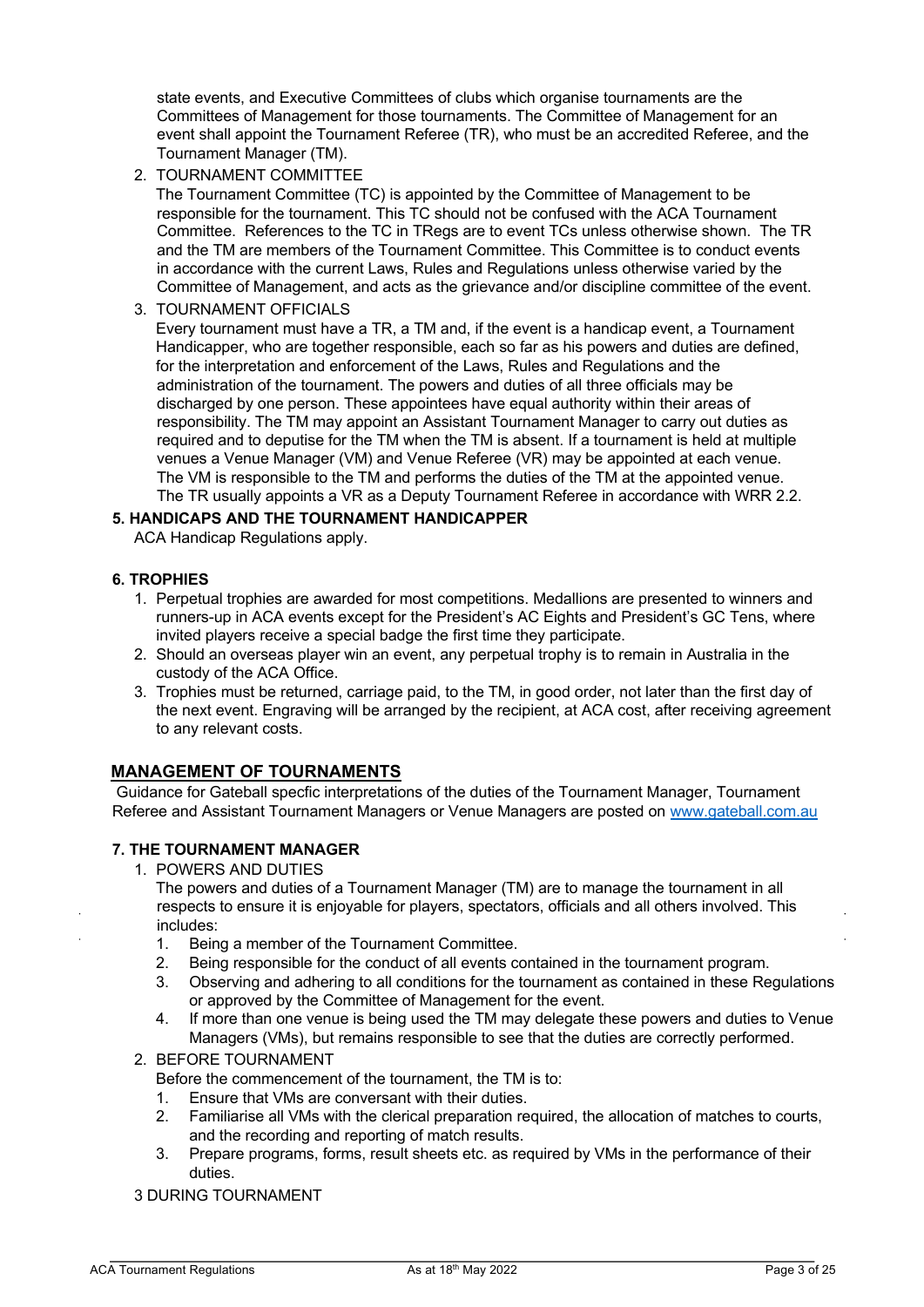During the tournament, the TM is responsible for:

- 1. Arranging daily draws to be available as early as possible on the preceding day.
- 2. Deciding, if necessary in consultation with VMs, the suitability of weather (including whether it is too hot for play to start or continue) and court conditions for playing matches. Due to differences in climate, the specific conditions promulgated by the host State are to apply.
- 3. Ensuring that courts are ready for play prior to the scheduled commencement of play.
- 4. Ensuring that hoops are set to the required width and relocated as necessary.
- 5. Ensuring that approved balls are available and used.
- 6. Ensuring that a clock or suitable electronic timepiece is available for each game.
- 7. Allotting courts to matches.
- 8. Allowing the 5 minute practice (or otherwise as prescribed) on each court immediately prior to the match
- 9. Ensuring that matches commence at the designated starting time each day.
- 10. Determining whether or not a player not in readiness to play at the appointed time, without a valid reason, should be disqualified from that game. Such a player has the right of appeal to the Tournament Committee.
- 11. Ensuring that only the breaks listed below are taken during or between games. As a general guideline, play in a match is intended to be continuous, particularly so in GC. The maximum time for all items combined is 15 minutes. Individual times are not cumulative. In some tournaments a lunch break of 30 minutes may be allowed, at the TM's discretion. Otherwise, a player not prepared to start will forfeit the game concerned.
	- 1. Toilet breaks. Some players physiologically need a toilet break and something to drink at the end of a game, however such breaks may be taken at any time. They are to be as short as possible.
	- 2. Eating during a game or between games in a match. "Grazing" is encouraged, but is not to be allowed to distract opponents.
	- 3. Sickness or injury. If a players suffers either heat exhaustion, migraine, diarrhoea, biliousness, etc or an accidental fall, pulled muscle, cramp, etc that prevents them completing a game in a best-of-three or best-of-five match they are allowed 15 minutes to rest and recover. If they are unable to continue then, they forfeit that game (see TReg15.7). Another 15 minutes is allowed before the next game is forfeited and so on.
- 12. Pegging- down unfinished AC games, or requesting the TR (who could ask a referee) to do so, and in doing so avoiding, if possible, a situation involving a ball in a critical position (AC: Laws Glossary) In GC, deciding the procedure if a game or match is prevented from finishing.
- 13. Being responsible for setting out the court prior to resumption of a pegged-down game. See TReg 15.2 for practice before resumption.
- 14. Allowing or refusing practice on the tournament courts.
- 15. Reporting in writing to the Tournament Committee any player guilty of misconduct (for example, deliberate substantial damage to equipment or courts is classed as misconduct).
- 16. Forwarding results as designated by the Committee of Management;
- 17. Submitting a report including recommendations to the Committee of Management, if required.

## **8. THE TOURNAMENT REFEREE, DEPUTY TOURNAMENT REFEREES AND REFEREEING**

The World Croquet Federation Refereeing Regulations are to apply, with the following additions for Association Croquet only.

- 1. In R1.4 an umpire is considered to be an authorized referee except that decisions can be made only on facts, so R1.4 is to read as though the following was added to the first sentence: 'or a **qualified umpire** nominated or permitted under these regulations to assist players by making decisions on facts'.
- 2. Add to R1.3 **Qualified Umpire**. A person on an official list of umpires but not necessarily authorised for the tournament. Umpires are limited to adjudicating on questions of fact not law'

## **9. ASSISTANT TOURNAMENT MANAGER AND VENUE MANAGERS**

The TM may appoint an Assistant Tournament Manager (ATM) and Venue Managers (VMs) who are to carry out duties as requested by the TM and deputise for the TM as required. They are responsible to the Tournament Manager.

## **RESPONSIBILITIES OF STATES OR CLUBS ORGANISING TOURNAMENTS**

The processes outlined are to be observed for Gateball Events although the croquet specifics will be interpreted according to the WGU's current Rules and Guidelines for Gateball. Where these rules and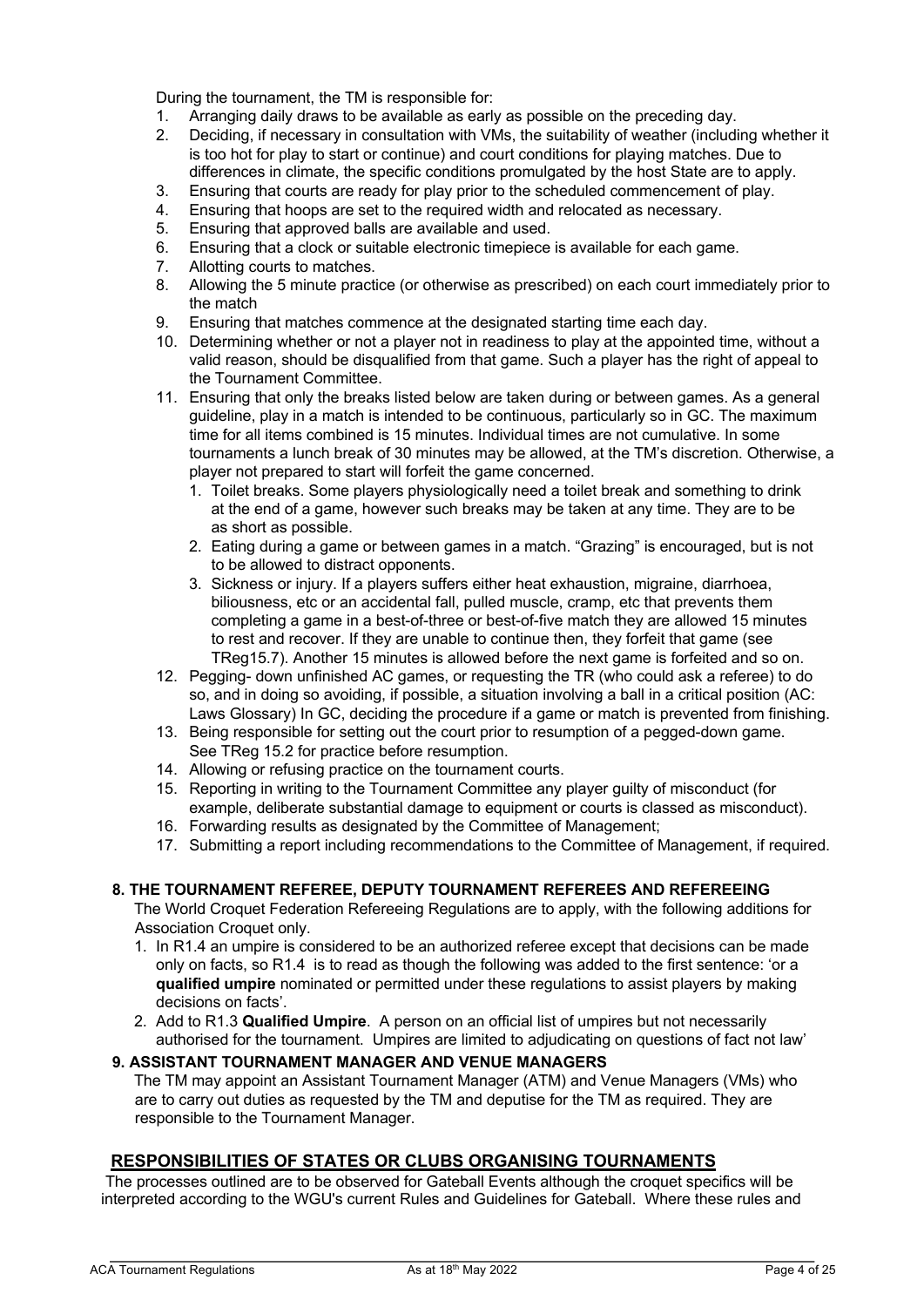guidelines do not include sufficient guidance, the Tournament Committee should specify additional details in published tournament conditions.

## **10. EXPENSES**

The State or club hosting an ACA tournament is to complete the form 'Tournament Expenses Estimate/Claim', see Appendix B, paragraph 1.2. When accepted this becomes a de-facto contract with the ACA.

## **11.TOURNAMENT NOTICE**

- 1. TOURNAMENT INFORMATION
	- A tournament notice should give the following information:
	- 1. The names of the tournament, the organizing body, the Tournament Manager, the Tournament Referee and Tournament Handicapper (if known) and the name and contact details for the Tournament Secretary for receipt of entries.
	- 2. Venue or venues of the tournament, with number, location and size of the courts.
	- 3. Dates and the nature of each event, any qualifications or restrictions and the entry fees.
	- 4. Notice of any seeding (see TReg 15.3).
	- 5. Notice of any authorised variations (see TReg 11.2 below).
	- 6. Type of balls to be used.
	- 7. Hoop dimensions to be used (see TReg 15.6 below).
	- 8. Time play will begin on the first day.
	- 9. When entries close and when the draw will be made.
	- 10. Details of prizes and trophies
- 2. VARIATIONS IN PLAY
	- 1. Authorised AC variations are included in the Laws and Appendicies to the Laws.
	- 2. Authorised GC variations include the length of games (7, 13 or 19 points), the number of games in each match and the method of determining the winner (see Rules 1.4 & 1.5).

## **RESPONSIBILITIES OF PLAYERS**

The processes outlined are to be observed for Gateball Events although the croquet specifics will be interpreted according to the WGU's current Rules and Guidelines for gateball.

#### **12. RESPONSIBILITIES OF PLAYERS**

- 1. An entry for an event will be accepted providing the entry fee is paid prior to the closing date for entries. Players withdrawing before the closing date are entitled to a refund of the entry fee less an administrative charge. Withdrawals after the closing date may be refunded 50% if for a compelling reason or if a replacement is found.
- 2. Players are to record on their entry forms their current handicap (which should be their only handicap). Any subsequent alterations to their handicaps must be reported to the Tournament Manager on arrival or earlier if possible. Every player bears the final responsibility for ensuring that they play at their correct handicap. Players who play in a handicap event at a handicap higher than their handicap or in a class event that their handicap does not entitle them to enter must be disqualified. In knock-out events in which the player has not been defeated, their place is taken by their last opponent. In American or Swiss events their record is deleted from the event.
- 3. Players are to report to the VM on arrival and before leaving the venue and must furnish the TM with an address and telephone number at which messages can reach them during the event.
- 4. A player not ready to play at the appointed time may be disqualified or otherwise penalised at the discretion of the TM.
- 5. Players may only practice on courts being used for the event with permission from the TM. After the toss, a five minute warm up with the balls to be used in that match and on that court is permitted.
- 6. Players may only take breaks between games and matches as provided in TReg 7.3.11.
- 7. Players will wear foot wear which will not mark the court and provides adequate protection for themselves both on and off the court; and neat, clean attire which the Tournament or Venue Manager judges will not cause significant offence to others. A player in unsuitable clothing or foot wear will be given the opportunity to dress appropriately or will not be permitted to participate in the event.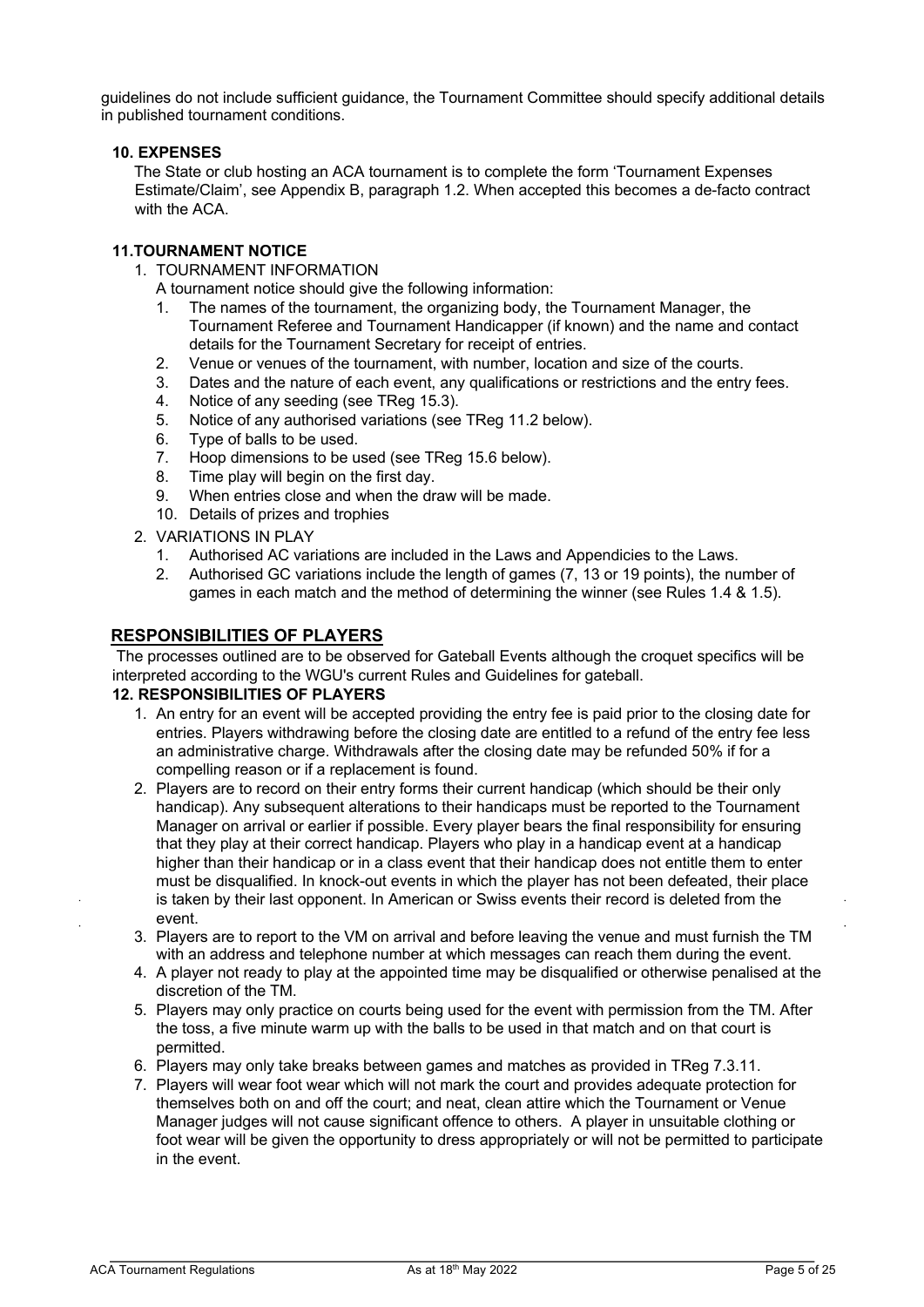## **13.DOPING POLICY**

Doping is forbidden. The anti-doping policy of the Australian Sports Commission as in force from time to time is adopted as the policy of the ACA. It is the responsibility of players to ensure that they are aware of the doping policy which applies to all events.

## **14.ETIQUETTE**

The processes outlined are to be observed for Gateball Events although the croquet specifics will be interpreted according to the WGU's current Rules and Guidelines for gateball.

- 1. Players are responsible for maintaining good standards of behavior towards other players, equipment, courts and spectators. Some examples of unacceptable behavior that players are expected to avoid are:
	- 1. Leaving the vicinity of the court without permission from the opponent, referee or manager.
	- 2. In AC, giving advice inappropriately. See Law 57. A match in AC is intended to be a contest between the skills and intellect of the players alone. To avoid misunderstandings spectators are requested to not position themselves near a player or remain nearby if they could be thought to be offering advice.
	- 3. Abusing their mallet or other equipment.
	- 4. Disturbing other players during a match.
	- 5. Interrupting the striker by standing or moving in front of the striker or otherwise, except as permitted or required by the laws or rules.
	- 6. Arguing aggressively or continuously with or being aggressive towards an opponent.
	- 7. Failing to play with due dispatch. Players are not to waste time (see TReg 7.3.11)
	- 8. Playing after an opponent has forestalled or clearly asked for play to be stopped to enable an action to be investigated or a ball to be placed.
	- 9. Refusing to observe the required standard of dress (eg removing shirt).
	- 10. Failing to accept a decision of a referee on a matter of fact or showing lack of respect for a referee.
	- 11. Acting in such a manner that may bring the game into disrepute.
- 2. If a second act of unacceptable behavior occurs (not necessarily the same misdemeanour) the player may be penalised by the ending of that turn or the loss of the next turn. If a third act occurs the player may be disqualified from the match. In this case the opponent is declared the winner with the maximum points (usually 26 in AC and 7 in GC) and the disqualified player is recorded with the points scored when the match is stopped.
- 3. AC Laws 57 and 58 and GC Rule 16 also address players' behavior.

## **EVENTS**

## **15.GENERAL**

The processes outlined are to be observed for Gateball Events although the croquet specifics will be interpreted according to the WGU's current Rules and Guidelines for gateball and established precendents for gateball events in Australia.

1. ENTRIES

Entries, with entry fees, must be received by the ACA Office by the date specified in the tournament program and/or the tournament conditions published on the ACA website. Entry fees are set by the Executive and accepted by Council at the AGM. Except for the Interstate Cup, Interstate Shield and Gold Medals, the TM, with the approval of the Executive Committee, may limit the number of entries either by using handicaps, world rankings, by arranging a playoff or any other method.

2. PRACTICE

Courts may be available for practice a few days before an event commences at the discretion of the club concerned. During the event, courts being used for the event may only be used for practice at the discretion of the VM. In Association Croquet after the toss players are allowed a five minute warm up with the balls to be used in the match and on the court to be used. In Golf Croquet a five minute warm up may be allowed at the beginning of the day and after lunch or other extended break. If a match has been pegged down overnight the TM would usually allow the players a five minute warm up before resumption of the match. In all cases the TM has discretion to vary the arrangements.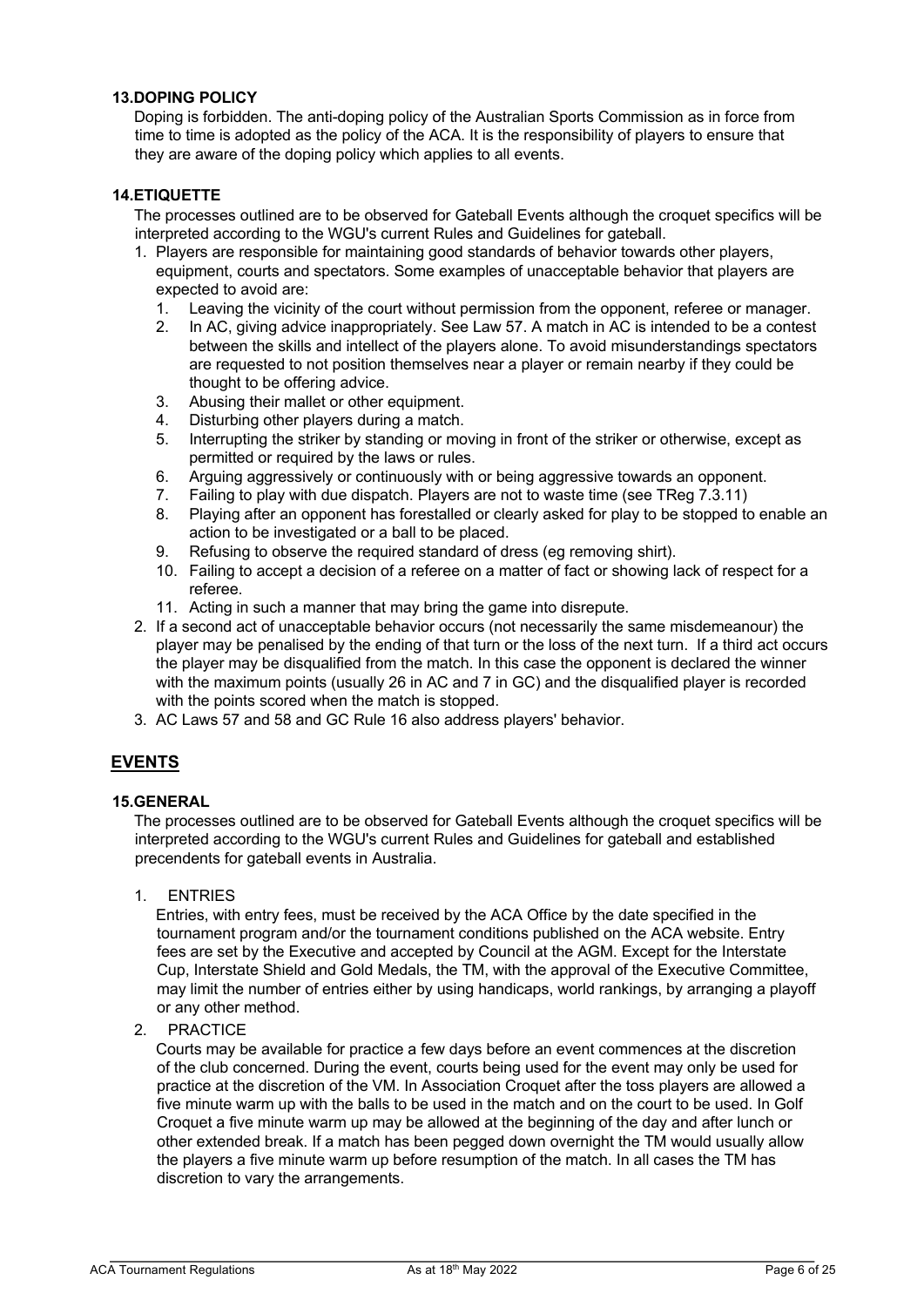3. SEEDING

Seeding is permitted in an event if it is advertised in advance. Seeded players are to be shown in the program.

4. THE DRAW

The ACA Tournament Committee determines the format according to the arrangements designated for a given event, including seeding and order of play. The Events Committee prepares the program. The TM allocates courts, starting times and any modifications for local conditions. The draw may be adjusted only in order to avoid as far as possible an early meeting of: players from the same club/State; or close relatives; or players already drawn to meet in the first round of another event; or players of similar handicaps to avoid imbalance of playing strengths in divisional play events.

5. PROGRAMMES

Programs for major events will be available from the ACA website or Tournament Headquarters. The TM may make any judicious alterations to the program, draw or other arrangements as necessary to complete the event in the time available.

6. HOOPS

The clearance is defined as the difference between the distances between the inside edges of the uprights at half-ball height. Unless otherwise advertised in the Fixtures Calendar/Event Description, or as stated below, hoops must be set such that the clearance is as near as possible to:

1. Where championship hoops are available, set to largest ball on court plus a clearance of 1/32" for Championship events (See below). When conditions are considered "easy" (for example, soft ground), this clearance may be reduced to a minimum of 1/64" (0.4mm) if the TR and TM jointly agree that doing so is both practical and will not require the imposition of time limits that would otherwise have been unnecessary.

Where championship hoops are not available, set as close as possible to 3 21/32" for Championship events.

- 2. 3 11/16" with an upward tolerance of zero and a downward tolerance of 1/32" for events played under conditions of Advanced AC Play and events played under mixed conditions (including GC tournaments)
- 3. 3 3/4" with an upward tolerance of zero and a downward tolerance of 1/16" for handicap and other.

The Tournament Manager and Tournament Referee, with consultation from the TC (if possible), may alter the advertised clearance, provided that the new settings and the reason for doing so are publicised before play starts that day, and the TM, TR & TC agree that doing so is both practical and will not require the imposition of time limits that would otherwise have been unnecessary or cause more games to go to time if limits are still in place. The main reasons this would occur are:

- the conditions are considered easy, i.e. soft courts where hoops are not offering the desired resistance, and
- as the event progresses, i.e. quarters, semi and finals.

List of AC Championship Events

- AC Men's and Women's Singles (final if 4 entrants have a starting (D) Grade >2100, semifinals if 8 entrants have a starting DGrade >2100).
- President's AC First Eight (Eddie Hunt Trophy).
- AC Open Doubles and Singles Knockout section only.
- AC Gold/Silver Medal.

List of GC Championship Events

- GC Men's and Women's Singles (final if 4 entrants have a starting (D) Grade >2100, semifinals if 8 entrants have a starting (D) Grade >2100).
- President's GC First Eight.
- GC Open Doubles and Singles Knockout section only.
- GC Gold/Silver Medal.

Please note that (D)Grade refers to the value used to rank players in the World Rankings.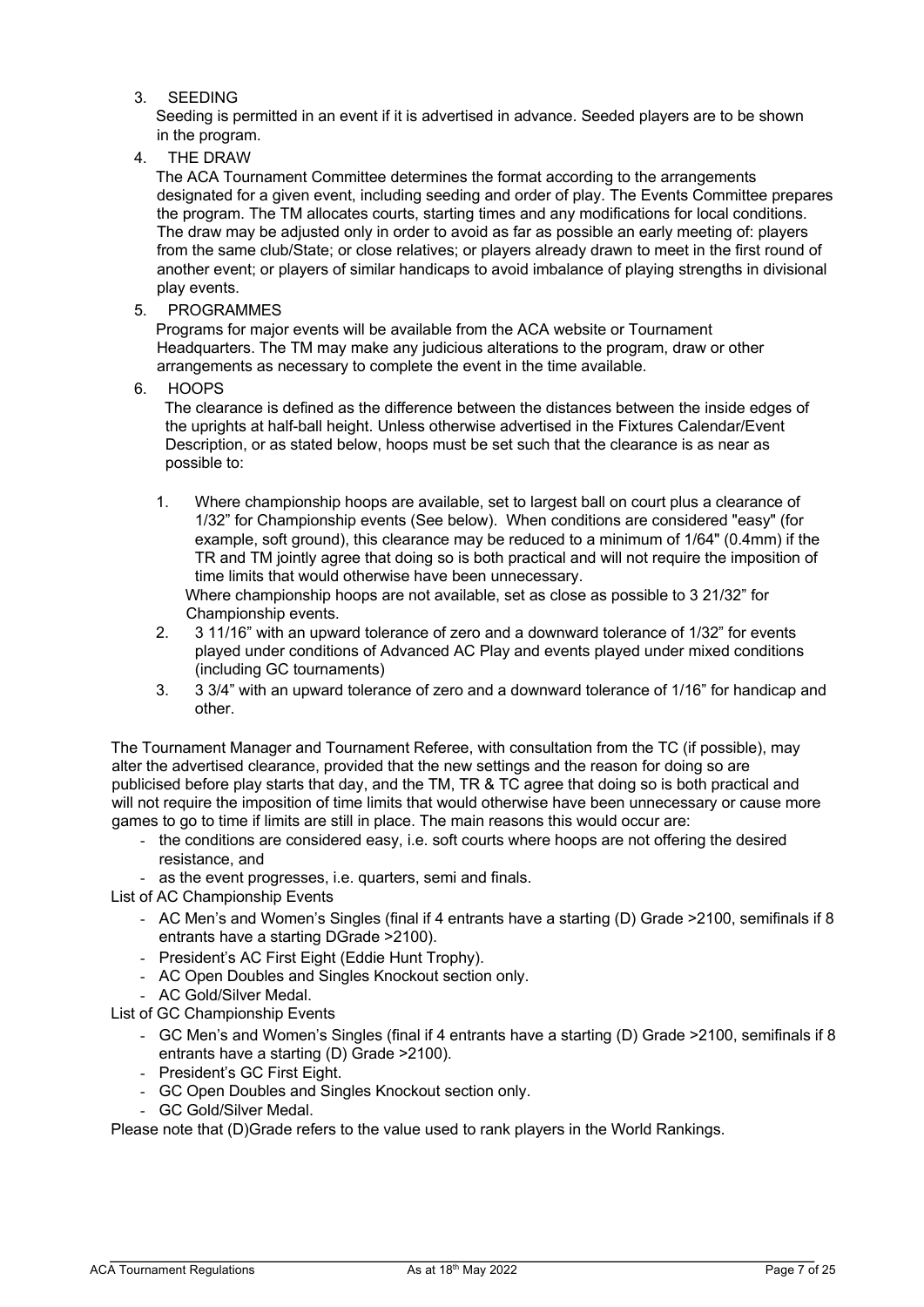## 7. FORFEITING OR WITHDRAWING

To 'forfeit' is to not start or to not complete an individual match. To 'withdraw' is to forfeit more than one match and triggers an exit from the event. If a match is forfeited, the score of the forfeiting player at the time of forfeiting is recorded as their final score and the opponent's score is recorded as the maximum possible for the game or match being played. If a player withdraws from the event before completing a block their scores are voided. If a player withdraws from a knockout their current or next opponent receives a walkover. See TReg 7.3.11.3 for multi-game matches.

The WGU Guide for Referees describes the circumstances surrounding a forfeit. Gateball Australia's Referee Committee has endorsed a document which provides further information

## **16. TIME LIMITS**

Current rules for Gateball specify 30 minute games.

16.1 IMPOSING A TIME LIMIT

The TM may impose a time limit on all games in an event, provided that such a time limit is advertised in advance or announced at the tournament before the start of the event; or on each game in any round of an event before that round commences.

## 16.2. UNLIMITED GAMES

If no time limit had been imposed, the TM may impose a time limit in AC of a further hour on any game that has been in progress for at least 2 hours and in GC of a further 15 minutes on any game that has been in progress for at least one hour.

## 16.3 USING TIME LIMITS

When a time limit has been imposed on a game, the players should arrange for an independent person or, failing that, one of themselves to be responsible for announcing audibly that the time limit has been reached.

- 16.3.1 In AC, Time limits are addressed in Law 61
- 16.3.2 In GC, play is in accordance with Rules 1.4.1 , & 19.

## **18. ABSENCE OF A DOUBLES PARTNER IN AC**

- 1. A doubles player absent at the start of a game may join the game later. The previously absent player may not start a turn until after the opponents have started a turn knowing that the previously absent partner has joined the game.
- 2. If a player starts a turn in contravention of the above they will be "PLAYING WHEN NOT ENTITLED" (Law 26).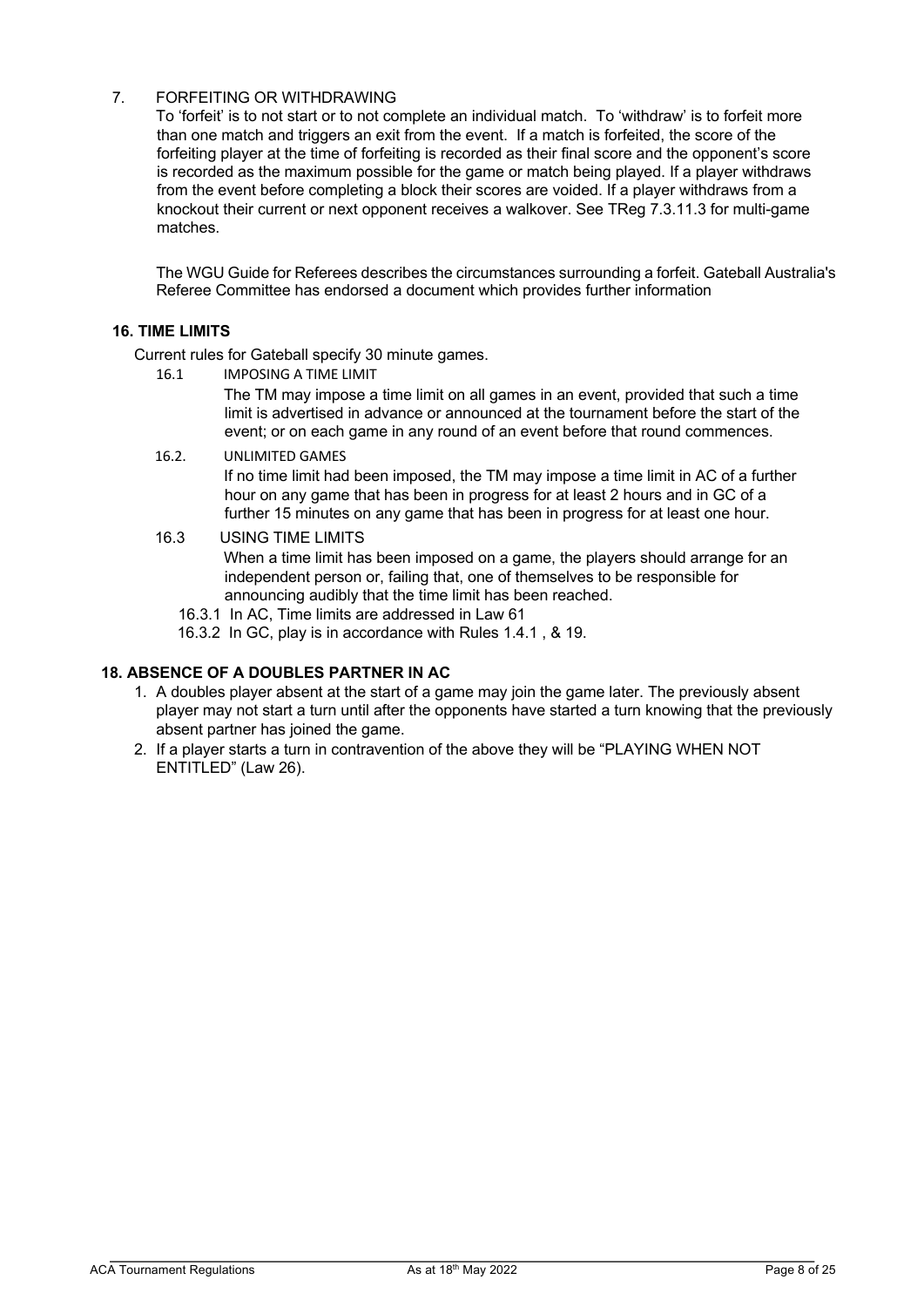## **19.KNOCK-OUT EVENTS**

1. SINGLE - LIFE EVENTS

The draw is compiled using the Bagnall - Wild method as follows:

- 1. Determine the total number of entries and subtract this number from the next higher power of 2 (i.e. 4, 8, 16, 32, 64, …). The result is the number of players receiving byes in the first round.
- 2. Subtract the number of byes from the number of entries and the result is the number of competitors in the first round.
- 3. If the number of byes is even, half of the byes go into the top half of the draw and half into the bottom half or if the number of byes is not divisible by 4 (i.e.2, 6, 10, 14, 18, ...) two more byes may be placed in the bottom half than in the top half; if the number of byes is odd, one more is placed in the bottom half than in the top half; within each half the byes may be distributed between the two quarters according to the same principle; similarly within each quarter between each eighth, etc.
- 4. The names of the players are then drawn at random and entered in the draw in the order they are drawn, starting at the top.
- 5. Should any name not be drawn and entered, the draw must be declared void and a new draw made.
	- Example 1: 21 entries give 11 byes and 10 players (5 matches) in the first round. 5 byes are placed in the top half of the draw and 6 in the bottom half.
	- Example 2: 22 entries give 10 byes and 12 players (6 matches) in the first round. 5 byes go in the top half and 5 byes in the bottom half or 4 in the top half and 6 in the bottom half.

#### 2 THE TWO - LIFE SYSTEM

The first life, called the Draw, is compiled as a Single-life Event. The draw for the second life, known as the Process, which must be the same size as the Draw, is compiled by listing the appropriate series of numbers from the table below. Next to each number is entered the name of the player next to that number in the Draw. Any player who is paired with a blank opponent receives a bye. The winner of the Draw plays an extra match against the winner of the Process to decide the event winner. If the same player wins both halves of the event, the defeated finalist in the Draw and Process may play off for second place.

|          | Process Order                   |                |    |    |                |    |    |    |    |
|----------|---------------------------------|----------------|----|----|----------------|----|----|----|----|
| 1 to $4$ |                                 | 1              |    | 3  |                | 2  |    | 4  |    |
| 5 to 8   |                                 | 1              | 5  | 3  | $\overline{7}$ | 2  | 6  | 4  | 8  |
| 9 to 16  | $\overline{1}$ <sup>st</sup> 8) | 1              | 9  | 5  | 13             | 3  | 11 | 7  | 15 |
|          | $(2^{nd}8)$                     | $\overline{2}$ | 10 | 6  | 14             | 4  | 12 | 8  | 16 |
| 17 to 32 | $(1^{st} 8)$                    | 1              | 17 | 9  | 25             | 5  | 21 | 13 | 29 |
|          | $(2^{nd}8)$                     | 3              | 19 | 11 | 27             | 7  | 23 | 15 | 31 |
|          | (3 <sup>rd</sup> 8)             | 2              | 18 | 10 | 26             | 6  | 22 | 14 | 30 |
|          | $\overline{(4^{th}8)}$          | 4              | 20 | 12 | 28             | 8  | 24 | 16 | 32 |
| 33 to 64 | $(1^{st} 8)$                    | 1              | 33 | 17 | 49             | 9  | 41 | 25 | 57 |
|          | $(2^{nd} 8)$                    | 5              | 37 | 21 | 53             | 13 | 45 | 29 | 61 |
|          | (3 <sup>rd</sup> 8)             | 3              | 35 | 19 | 51             | 11 | 43 | 27 | 59 |
|          | $(4^{th} 8)$                    | 7              | 39 | 23 | 55             | 15 | 47 | 31 | 63 |
|          | $\overline{(5^{th} 8)}$         | $\overline{2}$ | 34 | 18 | 50             | 10 | 42 | 26 | 58 |
|          | (6 <sup>th</sup> 8)             | 6              | 38 | 22 | 54             | 14 | 46 | 30 | 62 |
|          | (7 <sup>th</sup> 8)             | 4              | 36 | 20 | 52             | 12 | 44 | 28 | 60 |
|          | $(8^{th} 8)$                    | 8              | 40 | 24 | 56             | 16 | 48 | 32 | 64 |

## 3. TWO - LIFE VARIATIONS.

The two variations that follow reduce a two-life event to a single-life event.

1. VARIATION A

This is introduced when both lives have reached the semi-final stage and there are fewer than eight players involved. The draw is compiled on a sheet containing positions numbered from 1 to 8.

**7 players**: the player in both lives is placed in position 1 and receives a bye; position 2 is blank and the other players are drawn to fill positions 3 to 8.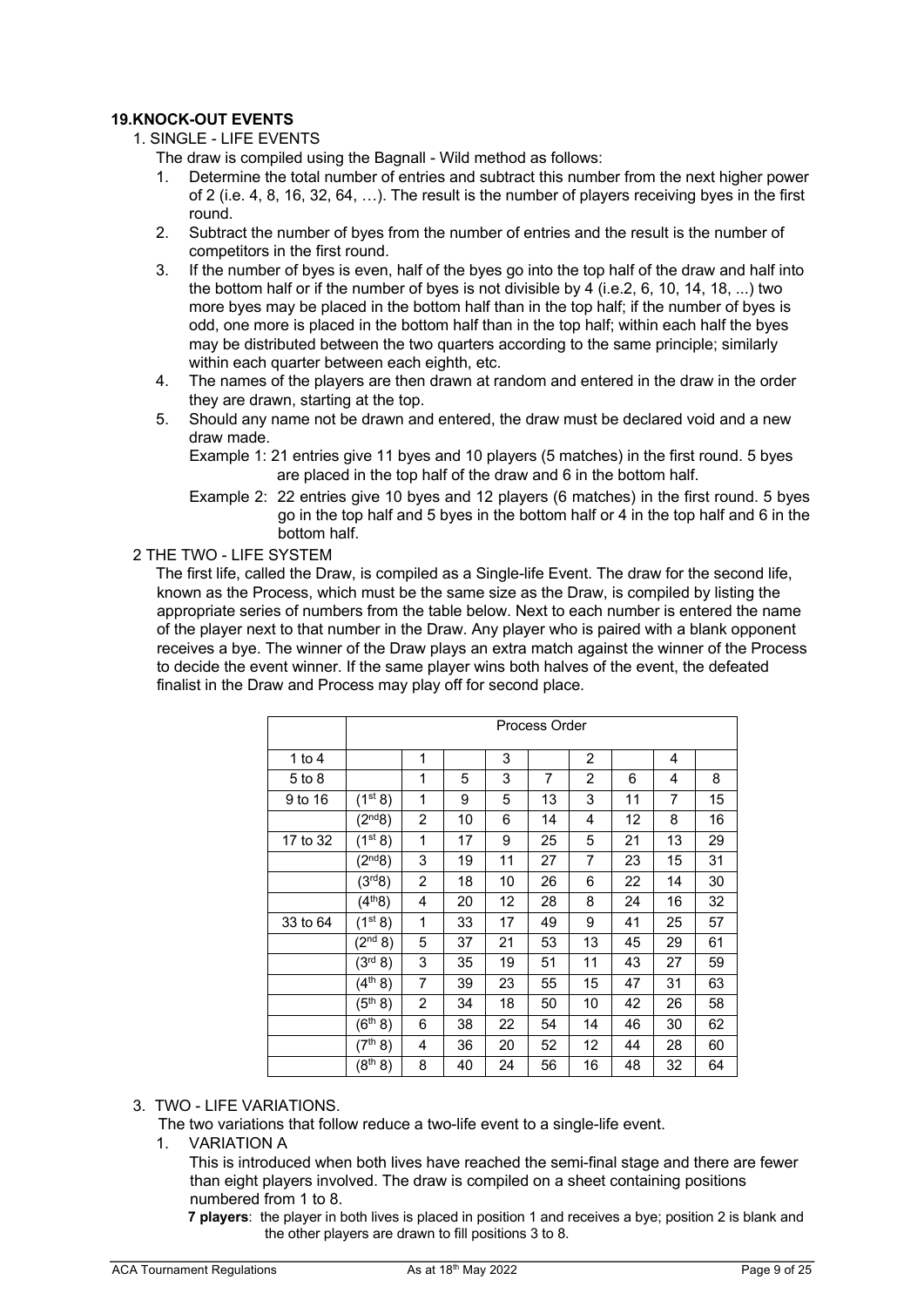**6 players**: the two players in both lives are placed in positions 1 and 8 and receive byes; positions 2 and 7 are blank and the other players are drawn to fill positions 3 to 6.

**5 players**: the three players in both lives are draw to fill positions 1, 3 and 8 and receive byes; positions 2, 4 and 7 are blank and the other players are drawn to fill positions 5 and 6.

**4 players**: all players are drawn.

2. VARIATION B

This is introduced when both lives have reached the final stage and there are fewer than four players involved.

**3 players**: the player in both lives plays the winner of a game between the other two players. **2 players**: they play each other once.

## 4. XY AND XYZ EVENTS

1. THE X EVENT.

The players are drawn using the Bagnall-Wild method.

- 2. THE Y EVENT. Players who lose their first match in the X Event automatically enter the Y event in the same order as they were drawn in the X Event.
- 3. THE Z EVENT (if played) Players who lose their second match in the X Event or their first match in the Y Event enter the Z Event automatically, but in the order the Manager decides.
- 4. BYES

Byes and, in XY events, walk-overs do not count as a win. Players who scratch from the X Event or the Y Event are not allowed to enter the Y Event or the Z Event.

- 5. AUTOMATIC TWO LIFE EVENT
	- 1. The Automatic Two Life Event is an alternative to the Draw and Process Event. (Competitors initially have two lives in both systems.)
	- 2. The competitors are drawn at random and are listed in the order they are drawn and a horizontal line is drawn below the last name drawn.
	- 3. At all stages of the event, players with two lives are always above the line; players with one life below the line. Those who have lost both their lives are eliminated from the competition. The competition continues until all players except one have lost both their lives. That competitor, who may have either two lives or one life remaining, is the winner. The last competitor to be eliminated is the runner-up.
	- 4. In each round, the matches are determined by pairing the players starting from the bottom. If there are an odd number of players in a round then a bye must be allocated according to 5 below before the pairings are determined.
	- 5. If there are an odd number of players in a round, a bye is allocated to the highest player in the list who has not already had a bye. Once all players remaining in the event have had a bye, any subsequent byes are allocated on rotation in the same order as before regardless of where the player now appears in the list.
	- 6. In the second round: The players with two lives are listed in their order as they occurred in the preceding round, except if a player received a bye, that player is placed at the bottom of the list of players with two lives. The players with one life are listed below the line in the same order as they occurred in the first round.
	- 7. In subsequent rounds: The players with two lives are listed above the line again in their order as they occurred in the preceding round. The winning players with one life are listed below the line in the same order as they occurred in the preceding round. Below them are placed the losing two-lifers, who also appear in the same order as in the preceding round. Any player who received a bye in the previous round is placed at the bottom of the list in the appropriate life. Pairings are then determined as in 4 above.
	- 8. There is no restriction on players meeting more than once.
	- 9. Eventually, the event will reduce to two competitors, one with two lives and the other with one life who will play each other. If the one lifer wins, then the two players must play again to determine the winner.

## **20.AMERICAN EVENTS AMERICAN EVENTS**

## 1. FULL BLOCK PLAY

1. The number of blocks is determined by the Committee of Management of the event to fit the schedule of play and the number of entries.

2. Seeded players, if any, are allocated to the blocks and the remaining players are drawn. The number and placement of seeds and the method of the draw for the remaining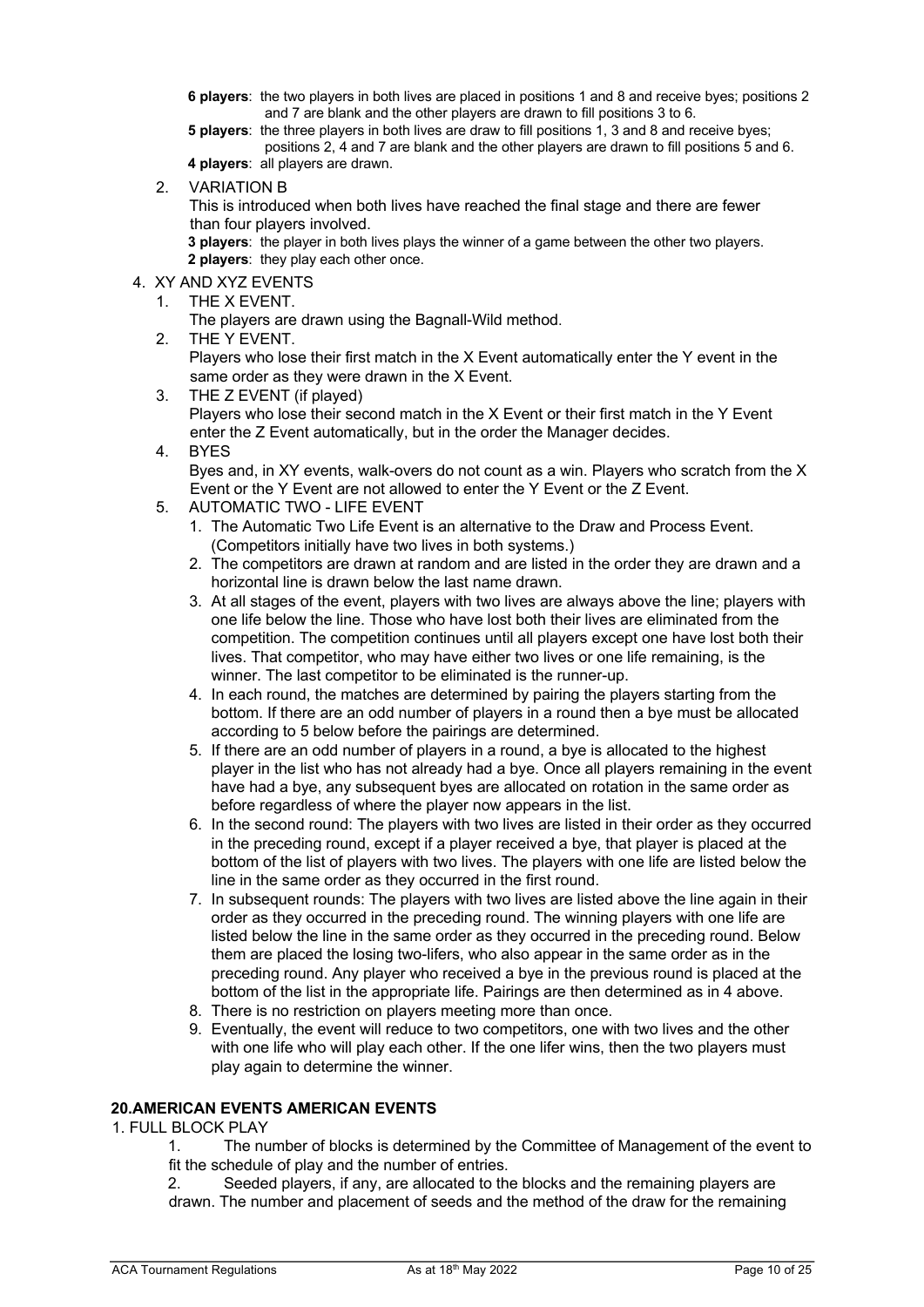players is done according to the specifications determined by the Committee of Management of the event.

3. Each player plays every other player in the block. It is recommended that the draw should be organised so that the higher ranked players play against each other in the later rounds.

4. If a player withdraws or is disqualified then the player's entire record of wins and losses is deleted. (However results are entered on handicap cards and count for world rankings.) 5. The method of determining a block winner is as follows:

- 1. The winner is the player who has won the most matches.
- 2. If there is a tie on matches, the winner is the player who has won the most net games.
- 3. If there is a tie on matches and net games, the winner is the player who has the highest net point's total. The net points total for each player is the number of points scored less the number of points conceded.
- 4. If there is a tie on matches, net games and net points total:

1. Between two players, the winner is the winner of the match between them; or 2. Between more than two players, the winner is the winner of the most matches played between the players in the tie;

3. If there is a tie on matches, the winner is the player who has won the most net games played between the players in the tie;

4. If there is a tie on matches and net games, the winner is the player who has the highest net points from the games played between the players in the tie; or

5. If there is still a tie, a tie-break of such form as the Tournament Manager deems fit is to be imposed.

6. If the method of determining the winner is changed by the Committee of Management of the event then the method to be used must be specified in the conditions for the event.

7. Full American blocks may be played as the qualifying stage of an event, to be followed by further stages played according to TReg 19.

8. For such competitions the Committee of Management will determine the number of competitors who will qualify for the next stage from each block once the number of entries is known. Competitors shall be advised accordingly at the beginning of the competition.

## **21.SWISS EVENTS**

Swiss Events provide the players with as many games as possible without having to play every other player. In each round, players are drawn against other players whose record is similar to their own.

## 1. NUMBER OF ROUNDS

The number of rounds should normally be at least two greater than the number of rounds required in a single-life knock-out event for the same entry.

## 2. DETERMINATION OF PAIRINGS

The following rules are applied in order.

- 1. Positions in the first round are drawn at random.
- 2. No player may play the same opponent more than once except in the final round as a tie-break.
- 3. After each round, players are grouped according to their number of wins. Within these groups, players are listed in the same order as they were initially drawn.
- 4. The pairings for the next round are determined by applying the following pairing rules successively:
	- 1. The top player is drawn against second highest player. If they have already played each other, the top player is drawn instead against the next highest place player whom the top player has not already played.
	- 2. The bottom placed player is drawn against the second lowest placed player. If they already played each other, the bottom player is drawn against the next lowest placed player whom the bottom player has not already played.
	- 3. The next highest placed unpaired player is drawn against the next highest unpaired player whom this player has not already played.
	- 4. The next lowest placed unpaired player is drawn against the next lowest unpaired player whom this player has not already played.
	- 5. These pairing rules are applied alternately until all of the players are paired.
	- 6. If at any stage it becomes impossible to find a match for a player among the remaining unpaired players, one or more if the earlier pairings must be undone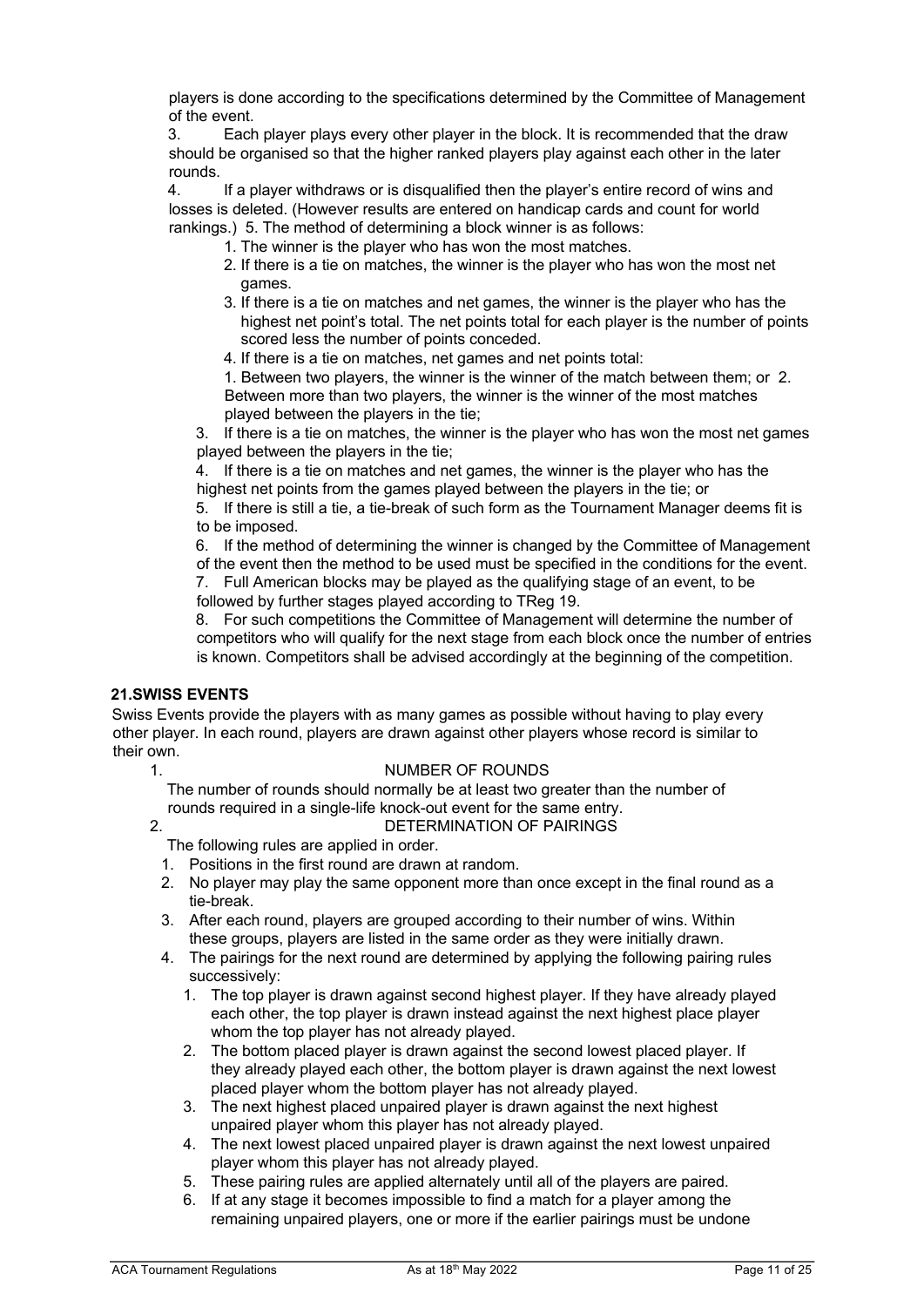and rematched to ensure that every competitor plays someone whom they have not played in an earlier round.

#### 3. BYES AND DEFAULTS

1. If the number of players is odd, or becomes odd by a player withdrawing, then, for pairing purposes, an imaginary player Bye is introduced whose score is permanently zero.

If a real player is paired with Bye in any round, he is deemed to win by the maximum margin. Bye is withdrawn if the number of real players later becomes even.

2. If a player defaults in any round, the opponent is deemed to win by the maximum margin.

3. No player may be paired with Bye more than once.

4. DETERMINATION OF THE WINNER

1. The winner is the player who has won the most games at the end of all rounds.

2. If there is a tie between two players who have played each other, the event winner is the winner of the game between them.

3. If there is a tie amongst more than two players and each has played all of the others, the winner is the player who won the greatest number of games amongst the players in the tie.

4. If there is a tie amongst more than two players and they have not all played each other, the winner is the player who has defeated all of the other players in the tie.

5. If a tie still remains unresolved, the winner is the player with the highest number of net points in the games played.

## **22. EGYPTIAN EVENTS**

The objective for an Egyptian Event is to provide as many games for the players as can be arranged for them in the time that they have available. Players are entitled to play in as many rounds as possible regardless of their results in earlier rounds.

1. GROUPINGS

Players may be divided, on handicap basis, into groups. If players are divided into groups, they may be required to play against players who are not in their group.

## 2. DETERMINATION OF WINNER

The winner of the group is the player in the group whose rating has increased the most. In order to qualify, players must play the set minimum number of games, including at least a set number of games against players in their group.

3. FORM OF PLAY

An Egyptian Event may be played using the laws or rules of any form of play. Also players with a wide handicap difference can participate.

- 4. METHOD OF PLAY
	- 1. It allows players to play as many or as few games as they wish (subject to a minimum number of games to qualify). Each player has a card on which results are recorded. When players finish a game, and want to play again, they put their card in the Waiting box. As soon as there is a court free, the Manager matches the waiting players. If players want time off, they place their card in the Hold box and only return them to the Waiting box when they are ready to play again.
	- 2. Where possible, players are not drawn against someone they have already played, or where there is a large handicap difference.
	- 3. The scoring is based on a win or loss, the number of hoop points scored is not used.
	- 4. All players commence with a given number of points (their rating) which is based on their handicap; the player who wins a game adds points to their rating and the loser deducts the same number of points from their rating. The table below is an example of Initial Ratings based on handicaps for Ordinary or Advanced AC Play.
	- 5. Players' ratings are adjusted at the end of each game. Their new rating becomes their rating for their next game. The winner's rating is increased by the amount shown in the table below while the loser's rating is decreased by the same amount.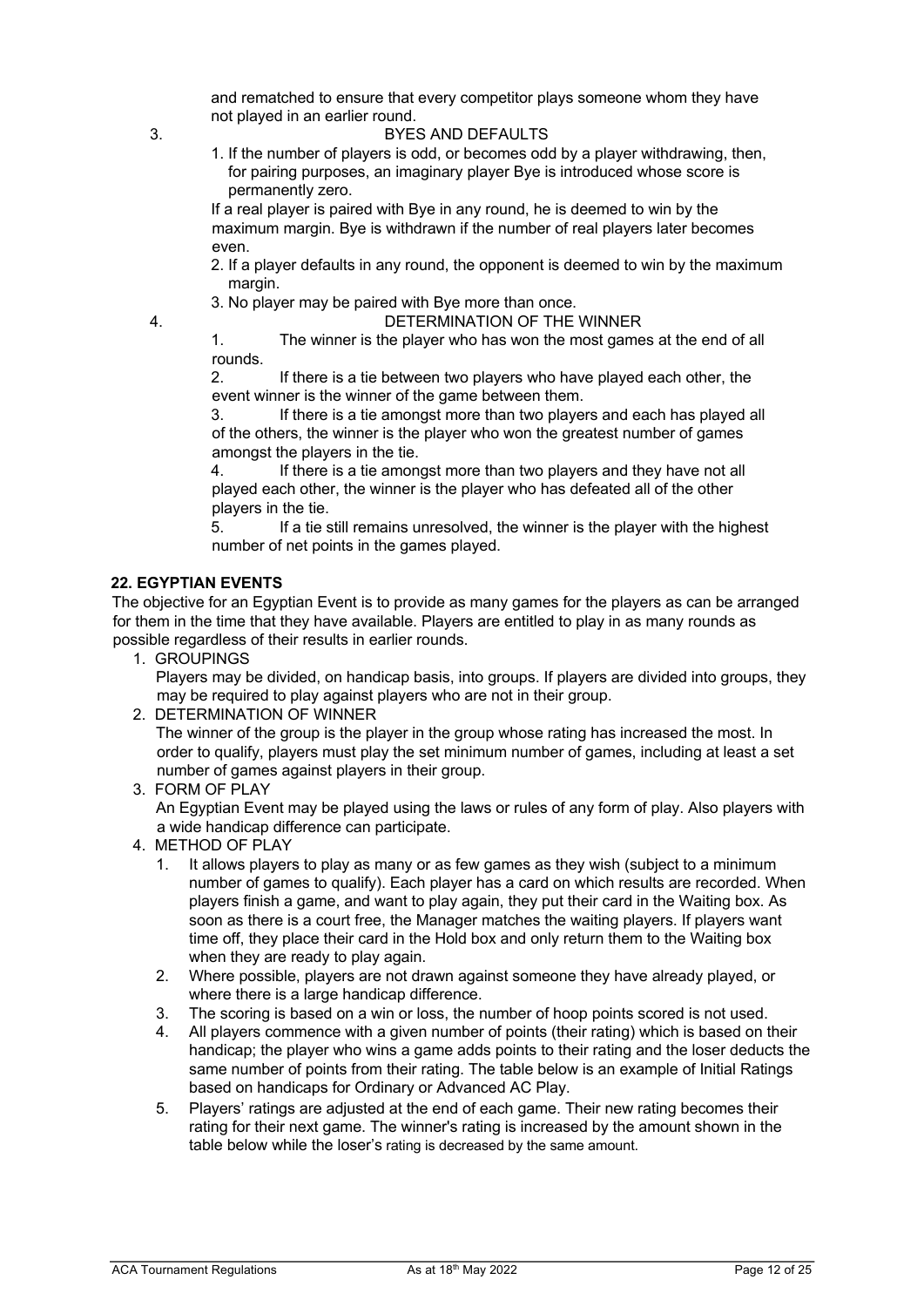|                      | <b>Change in Rating</b>         |                         |
|----------------------|---------------------------------|-------------------------|
| Difference In Rating | <b>Higher Rated Player Wins</b> | Lower Rated Player Wins |
| $0-5$                | $+5$                            | $+5$                    |
| $6 - 16$             | $+4$                            | +6                      |
| $17 - 27$            | +3                              | $+7$                    |
| 28-38                | $+2$                            | +8                      |
| $39+$                | +1                              | +9                      |

| Handicap | Rating | Handicap | Rating | Handicap | Rating |
|----------|--------|----------|--------|----------|--------|
| -3       | 250    | っ        | 200    | 9        | 150    |
| $-2.5$   | 245    | 2.5      | 195    | 10       | 145    |
| $-2$     | 240    | 3        | 190    | 11       | 140    |
| $-1.5$   | 235    | 3.5      | 185    | 12       | 135    |
| -1       | 230    | 4        | 180    | 14       | 130    |
| $-0.5$   | 225    | 4.5      | 175    | 16       | 125    |
| 0        | 220    | 5        | 170    | 18       | 120    |
| 0.5      | 215    | 6        | 165    | 20       | 115    |
|          | 210    |          | 160    | 22       | 110    |
| 1.5      | 205    | 8        | 155    | 24       | 105    |

#### Example 1

Player A (on 176 points) beats Player B (on 153 points) The points difference is 23, Player A rating is increased by 3 points to 179 for the win and Player B rating decreases by 3 points to 150.

#### Example 2

Same as above, but Player B wins B gains 7 points and rating becomes 160 and A loses 7 points and rating becomes 169.

## 5. DETERMINATION OF WINNER

The winner of the event or group is the player, who having played at least the required number of games, whose rating has increased the most over the duration of the event. If two players have increased their points by the same amount during the event, the winner is the player who won the game between the two players.

6. HANDICAP PLAY

An Egyptian event may be played on handicap rather than level, and in that case, all competitors are assigned an initial rating of 100 regardless of their handicap. The table above in 4.5 is used at the end of each game to determine the players' change in ratings.

Gateball Tournaments aim to provide all participants with as many games as can be reasonably held in the time allotted for the event. Round robins are the preferred format. If numbers preclude a round robin involving all teams, pools are established and a knockout finals series included. As gateball teams are also expected to referee when not playing, a schedule of possible formats is available under "Downloads" on www.gateball.com.au.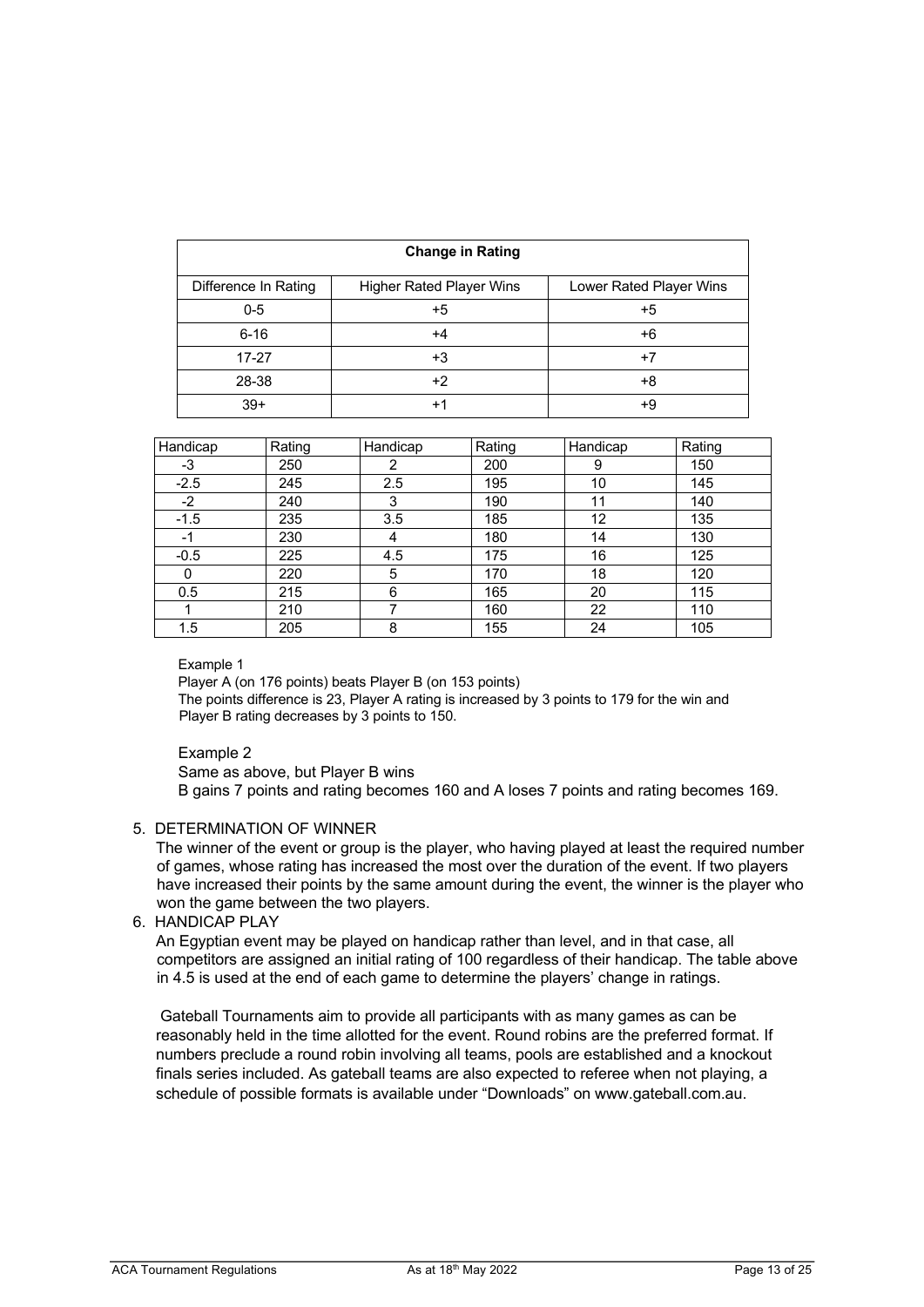## **SPECIFIC EVENTS**

## **23.THE AUSTRALIAN CROQUET CHAMPIONSHIPS**

- 1. The Australian Croquet Championships include the (AC) Interstate Cup (the Eire Cup), the (GC) Interstate Shield (the WCF Shield), the AC and GC Open Singles and Doubles Championships and the AC and GC Men's and Women's Championships. The events are held annually, not necessarily at the same time.
- 2. The Interstate Cup and any events conducted with that event (usually the AC Medal and the AC Men's and Women's Championships) are held in each State consecutively in the following rotation: Tasmania, South Australia, Western Australia, Queensland, New South Wales and Victoria unless by mutual agreement, States waive their rights and stand down, or change the order of rotation.
- 3. The Interstate Shield and events conducted with that event (usually the GC Medal and the GC Men's and Women's Championships) and the AC and GC Open Singles and Doubles Championships are held on dates and at locations approved by the Executive Committee and confirmed by Council after bids by States.
- 4. Formats for the Australian AC and GC Open Singles and Doubles Championships and for the Australian AC and GC Men's and Women's Championships depend on the number of entrants. They are determined by the ACA Tournament Committee in conjunction with the Events Committee. Where appropriate, events will be played as blocks, followed by knockout rounds with best-of-three or best-of-five games, however the AC Men's and Women's do not have block stages. Seeding will be conducted by the appropriate Selection Committee taking into account world rankings at the time of the draw.

## **24.THE AB MORRISON ENCOURAGEMENT AWARD**

- 1. The AB Morrison Encouragement Award may be made on the basis of a player's results in matches played in the Australian Open Singles AC Championship, including the Plate Event.
- 2. To be eligible for this award a player must have a grade less than 1700 on the World Ranking list at the closing date for entries. The World ranking grade used to determine the award may be varied by the Events Manager and published prior to the event.
- 3. The winner is the player who wins the most games. If there is a tie on games, the winner is the player who has the highest net point's total. If there is a tie on games and net point's totals between two or more players, the winner is the winner of the game(s) between them if they have met. If they have not met then a tiebreaker of such form as the TM deems fit may be imposed.
- 4. If there are no eligible entrants, no presentation will be made.

## **25.PRESIDENT'S INVITATION (AC) and (GC) EIGHTS**

- 1. Three Open and one Women's Eights for both AC and GC are held annually. To encourage the best players to enter, regardless of their home location, a high entry fee is set and interstate players and those travelling more than a hundred kilometers (100km) are reimbursed part or all of their travel expenses (except accommodation, food and on-ground transport). These events are normally held in Melbourne, which provides the highest percentage reimbursements to interstate players.
- 2. Players will be asked to nominate their interest to play in either event. Entrants are then selected for invitation by the relevant Selection Committee on the basis of their world-ranking, subject to a minimum of twenty (20) games in the preceding twelve (12) months. Up to two (2) wild cards for each event may be made available, having regard to rapidly improving players. Member of the Selection Committees are eligible for a selection in these events.
- 3. (a) The format for the AC event is a double round-robin. The players toss at the start of the first match and the opponent is deemed to have won the toss for the second match.
- (b) The format for the GC event is a single round robin playing best of three game matches (i.e. seven best of threes in three days).
- 4. (a) Prizes for the AC Eights are, in order, the Eddie Hunt Trophy, the Tom Howat Cup, the Major Tingey Tray and, for the women's event, the Jean Armstrong Bowl.
- (b) Prizes for the GC Eights are the First Eight Trophy, the Second Eight Plaque, the Third Eight Trophy and the Women's Eight Plate.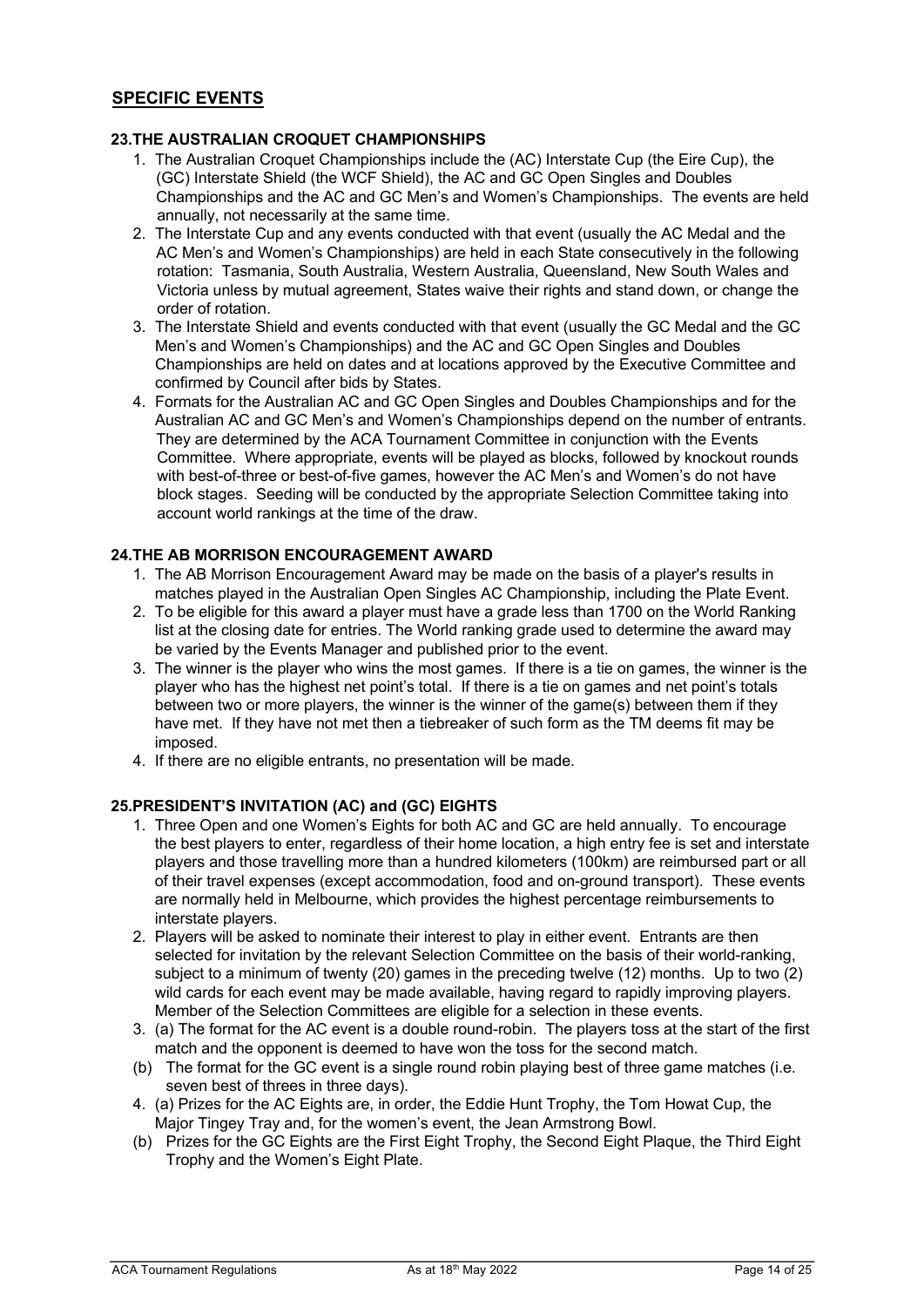## **26.AUSTRALIAN HANDICAP TOURNAMENTS**

The AC and GC Handicap Tournaments are held annually on dates and at locations determined as for TReg 23.3 above.

- 1. The AC Handicap Singles consists of a block first round followed by round robin of block winners, a knockout, or other method according to the number of entries received and the courts available. A consolation event is held for players who do not qualify for the second round.
- 2. In the AC Handicap Doubles, partners are allocated on a high-low handicap basis playing with partners from another State or area wherever possible, however consideration is given to those entering as a pair when the high/low principle is honored.
- 3. In the GC Handicap Doubles, players may enter with a partner or will be allocated a partner if entering as a single player.
- 4. The GC Handicap Singles and Doubles are played as blocks followed by a knockout. The knockout sections are played as best-of-three 13-point game matches.
- 5. These tournaments are important in providing information about relative handicaps between States. The Tournament Handicapper is encouraged to be pro-active in correcting players' handicaps during the events where there are discrepancies between players' ability and their handicap.

## **27.PATRON'S TROPHY FOR AC**

The Patron's Trophy event is held annually, format decided by the number of entrants at the discretion of the TM. It is intended to provide intensive high level competition over a three-day weekend. The number of entrants is normally limited to 32. Dates and locations are determined as for TReg 23.3 above.

## **28.THE INTERSTATE CUP**

- 1. The Interstate Cup is the AC interstate team's competition for which a perpetual trophy known as the Eire Cup was donated by the Irish Croquet Association.
- 2. The event is open to those States that are members of the ACA.
- 3. There will be no contest unless there are at least three entries.
- 4. One team may be entered from each State. States name no fewer than 8 players (4 men and 4 women) or more than 10 players (5 men and 5 women). Reserves are permitted under 8 below. If one or more State is not able to provide a full team of four men and four women, but can provide at least two men and two women, the host State, in consultation with said State, may provide additional players to make up a full team and allow the State to participate.
- 5. A list of team members is to be sent to the ACA Office at least one month prior to the commencement of the event.
- 6. A playing or non-playing Captain is appointed by each State and the ACA Office advised accordingly.
- 7. The draw will be seeded from the results of the previous Interstate Cup and games will be played as follows:

|  | Day 1   Team 3 vs Team 5   Team 1 vs Team 6   Team 2 vs Team 4 |  |
|--|----------------------------------------------------------------|--|
|  | Day 2   Team 1 vs Team 4   Team 2 vs Team 5   Team 3 vs Team 6 |  |
|  | Day 3   Team 4 vs Team 6   Team 2 vs Team 3   Team 1 vs Team 5 |  |
|  | Day 4   Team 2 vs Team 6   Team 4 vs Team 5   Team 1 vs Team 3 |  |
|  | Day 5   Team 1 vs Team 2   Team 3 vs Team 4   Team 5 vs Team 6 |  |

- 8. On the day scheduled for any match:
	- 1. The names of the players, order of play, including doubles pairings, are notified by each Captain or Vice Captain to the Venue Manager or Assistant Venue Manager at least 20 minutes before the commencement of each match. In each match only four men players and four women players may be selected to play singles but the players selected to play doubles may be different members of the team from those playing singles*.* The order of play for singles games is to be in accordance with world rankings as used for seeding of the Men's and Women's Championships, providing those events are in the week prior.
	- 2. Individual members of teams may be varied for each separate match. Apart from the arrangements permitted under 8.1, individual members of a team may not be varied during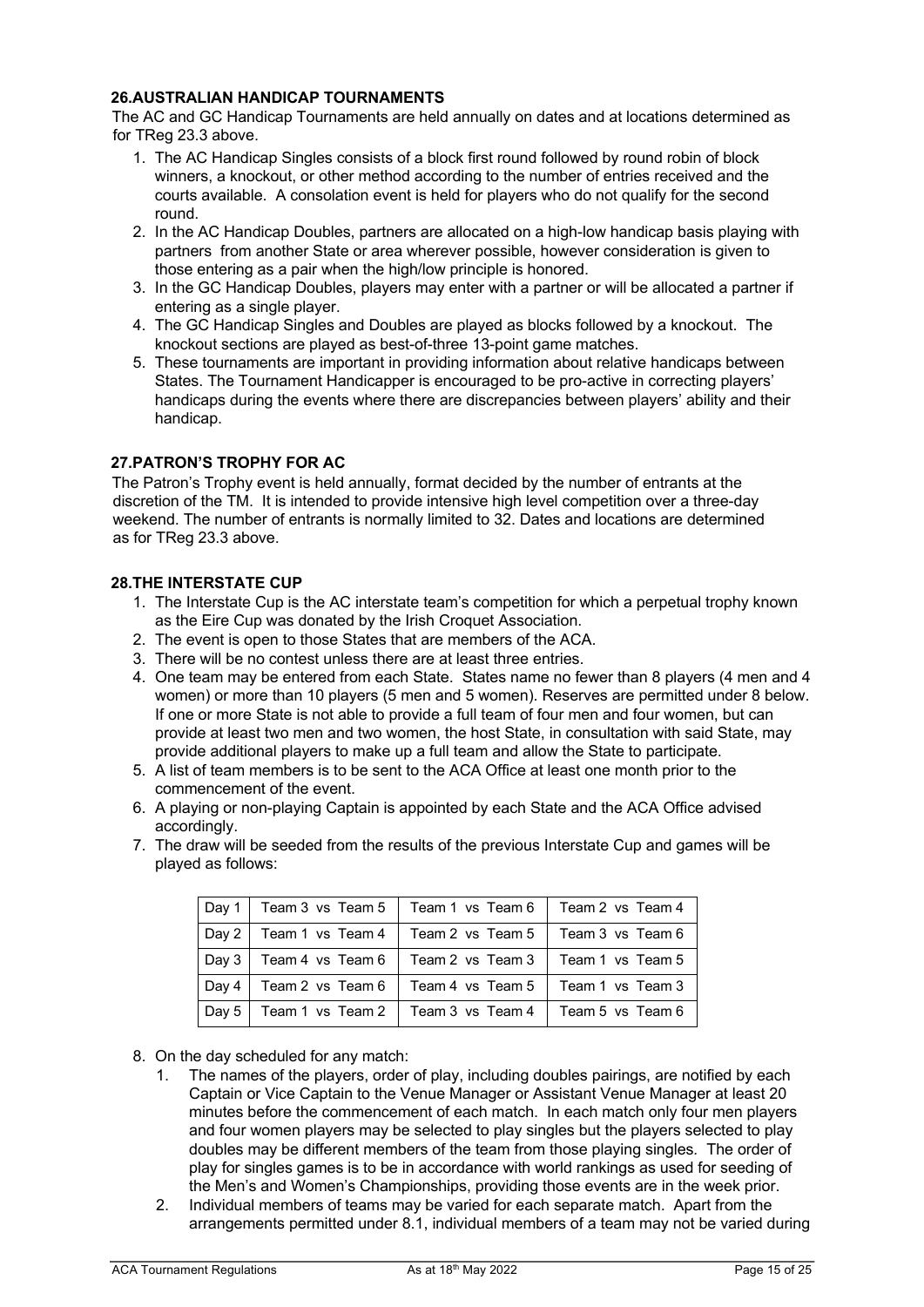one match, unless a player is incapacitated by sickness or accident. In such event, a reserve player may fill his or her place in the team for any game not already commenced in such match except for the second round of singles. Such substitution must be reported to the Captain of the opposing team and be sanctioned by the Venue Manager in consultation with the Venue Referee. The second round of singles must be played with the same players who played in the first round of singles of that match. If a player is not available for the start of the second singles game in a match then a forfeit will be awarded. If the game is started but is unable to be completed then it will be conceded.

- 9. Each team is entitled to nominate one or more players, any of whom may, prior to the commencement of the match, act as a substitute for a player. If the occasion arises that no substitute is available, a reasonable time will be allowed to obtain a substitute, and the team schedule is adjusted accordingly. If the team concerned is unable to nominate a substitute within the given time, the singles match for that player is forfeited (26-0).
- 10.Each team plays every other team once. A match consists of twenty games, four mixed doubles and sixteen singles. Mixed doubles will be played first. The States may pair any man and women player together and determine which of their four pairs are to be 1,2,3,4. Following the mixed doubles singles are played women versus women and men versus men

| Team A no 1 vs | Team A no 2 vs |
|----------------|----------------|
| Team B no 2    | Team B no 1    |
| Team A no 3 vs | Team A no 4 vs |
| Team B no 4    | Team B no 3    |
| Team A no 1 vs | Team A no 2 vs |
| Team B No 1    | Team B no 2    |
| Team A no 3 vs | Team A no 4 vs |
| Team B no 3    | Team B no 4    |

- 11.Should a team be unable to complete the series of matches, scores for and against that team are deleted from all results.
- 12.The team winning a match is the team that wins the most games, but:
	- 1. If games are equal, the team that wins most net points.
	- 2. If scores are still equal, the match is a tie and each team scores half (1/2) a point.
	- 3. The team winning the match scores one (1) point.
- 13.The winner of the Interstate Cup is the team scoring the greatest number of matches.
	- 1. If matches are equal, the team scoring the greatest number of games during the series.
	- 2. If games are equal, the team scoring the greatest number of net points in the series.
	- 3. If the number of net points in the series is equal, the winner is decided by the result of the match already played between the teams involved in the tie.
	- 4. If 3 above was a tie, the trophy is shared.
- 14.The Tournament Manager is to use as many courts as necessary to ensure that, as far as possible, each Interstate Cup match is completed in one day.

## **29.THE INTERSTATE SHIELD**

- 1. The Interstate Shield is the GC interstate team's competition for which a perpetual trophy known as the WCF GC Interstate Shield for Teams Competition was donated by the WCF.
- 2. The event is open to those States that are members of the ACA.
- 3. There will be no contest unless there are at least three entries.
- 4. One team may be entered from each State. States name no fewer than 8 players (4 men and 4 women) or more than 10 players (5 men and 5 women). Reserves are permitted under 8 below. If one or more State is not able to provide a full team of four men and four women, but can provide at least two men and two women, the host State, in consultation with said State, may provide additional players to make up a full team and allow the State to participate.
- 5. A list of team members is to be sent to the ACA Office at least one month prior to the commencement of the event.
- 6. A playing or non-playing Captain is appointed by each State and the ACA Office advised accordingly.
- 7. The draw will be seeded from the results of the previous Interstate Shield and tests will be played as follows:

| Day 1: Team 3 v Team 5        | Team 1 v Team 6 | Team 2 v Team4  |
|-------------------------------|-----------------|-----------------|
| Day $2:$ Team 1 $\vee$ Team 4 | Team 2 v Team 5 | Team 3 v Team 6 |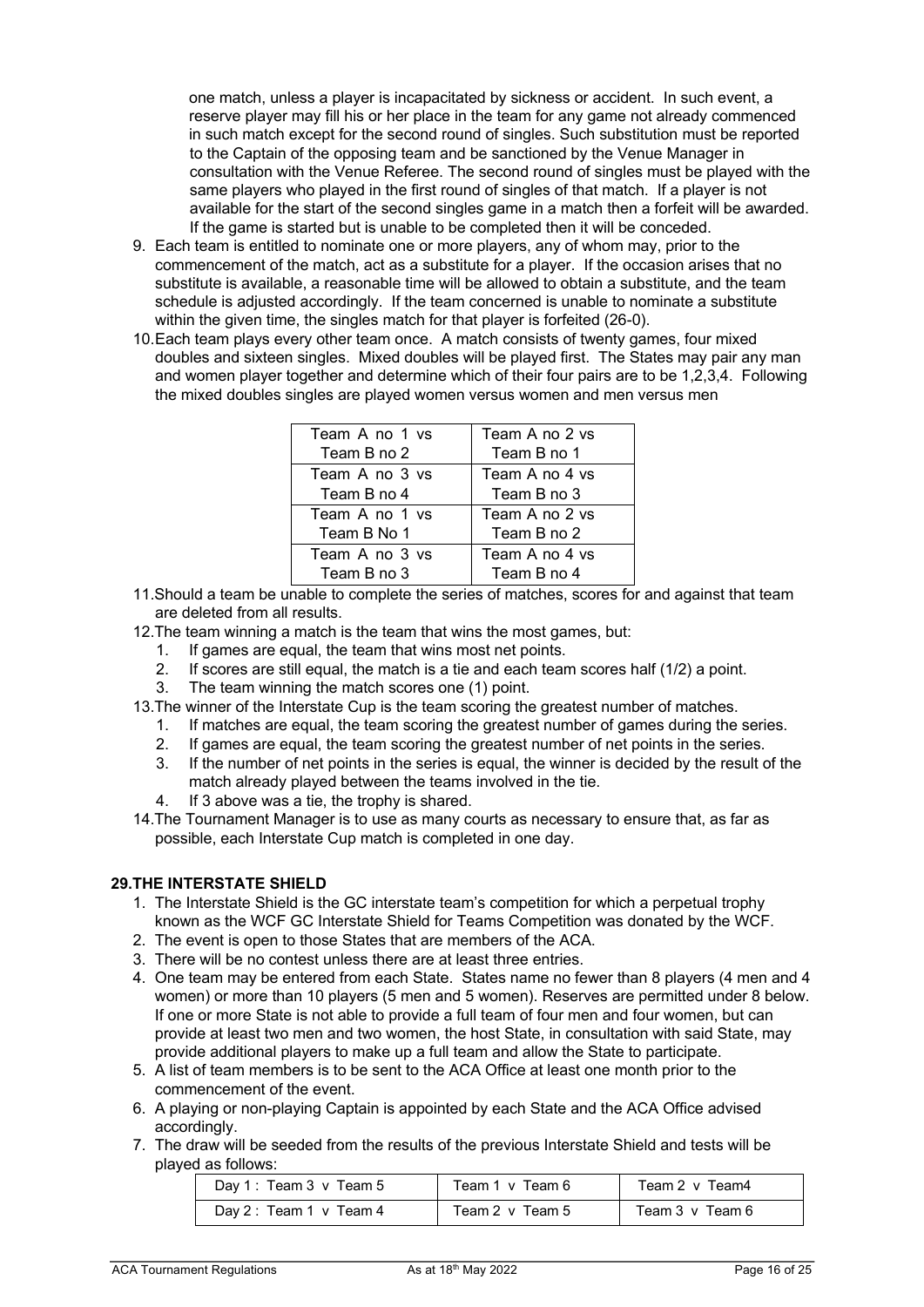| Day $3:$ Team $4 \vee$ Team $6$ | Team 2 v Team 3 | Team 1 v Team 5 |
|---------------------------------|-----------------|-----------------|
| Day $4:$ Team $2 \vee$ Team $6$ | Team 4 v Team 5 | Team 1 v Team 3 |
| Day 5: Team 1 v Team 2          | Team 3 v Team 4 | Team 5 v Team 6 |

- 8. On the day scheduled for any match:
	- 1. The names of the players, order of play, including doubles pairings, are notified by each Captain or Vice-Captain to the Venue Manager or Assistant Venue Manager at least 20 minutes before the commencement of each match. In each match only four men players and four women players may be selected to play singles but the players selected to play doubles may be different members of the team from those playing singles. The order of play for singles games is to be in accordance with world rankings as used for seeding of the Men's and Women's Championships, providing those events are held in the prior week. Doubles teams are not required to conform to world rankings.
	- 2. Individual members of teams may be varied for each separate test. Apart from the arrangements permitted under 8.1 above, individual members of a team may not be varied during one test, unless a player is incapacitated by sickness or accident. In such event, a reserve player may fill his or her place in the team for any match not already commenced in such test except for the second round of singles. Such substitution must be reported to the Captain of the opposing team and be sanctioned by the Venue Manager in consultation with the Venue Referee. The second round of singles must be played with the same players who played in the first round of singles of that test. If a player is not available for the start of the second singles match in a test then a forfeit will be awarded. If the match is started but is unable to be completed then it will be conceded.
- 9. Each team is entitled to nominate one or more players, any of whom may, prior to the commencement of the test, act as a substitute for a player. If the occasion arises that no substitute is available, a reasonable time will be allowed to obtain a substitute, and the team schedule is adjusted accordingly. If the team concerned is unable to nominate a substitute within the given time, the singles match for that player is forfeited (7-0, 7-0).
- 10.Each team will play every other team once. A test comprises twenty matches, four mixed doubles and sixteen singles. Mixed doubles will be played first then the singles, women versus women and men versus men. In the mixed doubles the States may pair any man and women player together and determine which of their four pairs are to be 1,2,3 and 4. Matches, each of two 13-point games, are to be played as shown below. To ensure that each side starts one of the two games in each match, Rule 5.3.2 is varied (R5.3.3 does not apply) and the side playing Red and Yellow is to start the second game of each match. Team captains are to toss to decide which team is 'A' in the table.

| Court 1 | <b>Mixed Doubles1</b> | MA1 v MB2 | WA1 v WB2                          | MA2 v MB2 | WA1 v WB1 |
|---------|-----------------------|-----------|------------------------------------|-----------|-----------|
| Court 2 | Mixed Doubles 2       | WA2 v WB1 | MA <sub>2</sub> v M <sub>B</sub> 1 | WA2 v WB2 | MA1 v MB1 |
| Court 3 | Mixed Doubles 3       | MA3 v MB4 | WA3 v WB4                          | MA4 v MB4 | WA3 v WB3 |
| Court 4 | Mixed Doubles 4       | WA4 v WB3 | MA4 v MB3                          | WA4 v WB4 | MA3 v MB3 |

- 11.Should a team be unable to complete all tests of the competition, scores for and against that team are deleted from all results.
- 12.The team winning the test is the team that wins the most matches, but:
	- 1. If matches are equal, the team that wins most net games.
	- 2. If scores are still equal, the team that wins most net points.
	- 3. If scores are still equal, the match is a tie and each team scores half (1/2) a point.
	- 4. The team winning the test scores one (1) point.
- 13.The winner of the Interstate Shield is the State Team scoring the greatest number of tests.
	- 1. If tests are equal, the team that wins most net matches.
	- 2. If net matches are equal, the team scoring the greatest number of net points in the tests.
	- 3. If the number of net points in the tests are equal, the winner is decided by the result of the test already played between the teams involved in the tie.
	- 4. If 3 above was a tie, the trophy is shared.
- 14.The TM is to use as many courts as necessary to ensure that, as far as possible, each Interstate Shield test is completed in one day.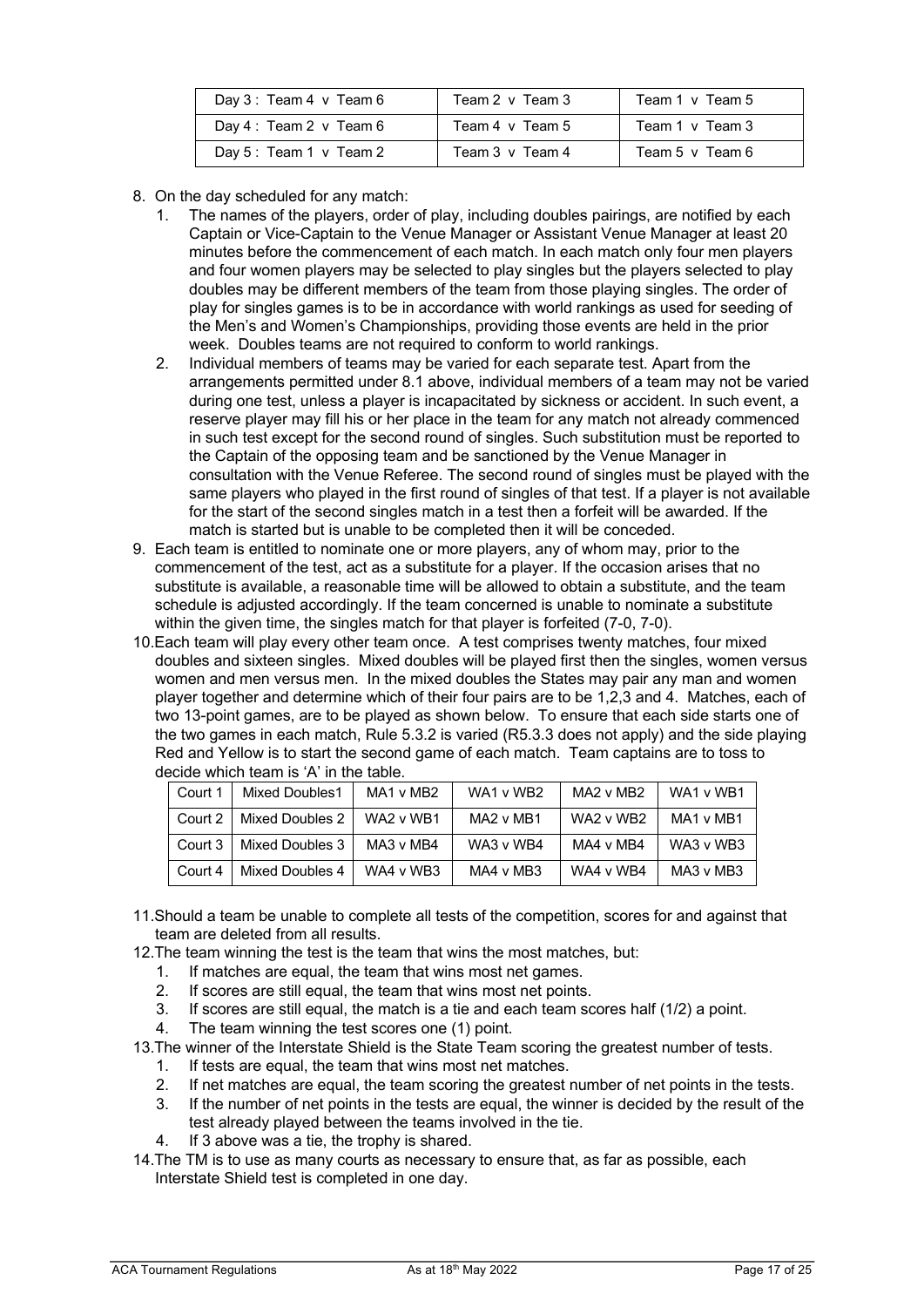## **30.AUSTRALIAN AC MEDAL COMPETITIONS**

The Australian AC Bronze Medal Events (previously known as the Australian Gold and Silver Medals event in 2005, as the Bronze Medal event from 2001 to 2004 and as the ACA Gold Medal before 2001), will be played for in each state. The winners of these events (or runners-up, if winners are not available) are expected to play in the Australian AC Gold and Silver Medal event, held at the time of the Interstate Cup. The winner will receive the Australian AC Gold Medal and the second placed player the Australian AC Silver Medal. The other four state winners will be presented with their Australian AC Bronze Medals at this time.

- 1. Each state selects between six and ten players to compete in the AC Bronze Medal event held by that State. States are to select the best available players. In order to determine the best available players State Associations should consider the results of the following types of events played under AC Laws in which their affiliated players have participated:
	- 1. International Championship Events played in any country that include open events, invitational events and representational events.
	- 2. Australian Croquet Championships that include Australian Open events and the Interstate Cup.
	- 3. State Championships.
	- 4. Regional Championship Events deemed by the State Association to be significant to their State.

All of the above shall be considered and no one event shall be regarded as a pre-requisite to selection. A prime factor in selection shall be a player's world ranking that is derived from the results in all the events mentioned above.

2. A seeded draw, using the current world rankings, is used. Each player plays each other player once in a single game. Draws for the various numbers are: **The seeded draw for 6 players:** 

| Round 1 | 3 <sub>v</sub> 5 | 1 <sub>v</sub> 6 | 2 v 4            |
|---------|------------------|------------------|------------------|
| Round 2 | 1 <sub>v</sub>   | 2 <sub>v</sub> 5 | 3 <sub>v</sub> 6 |
| Round 3 | 4 v 6            | 2 <sub>v</sub>   | 1 <sub>v</sub> 5 |
| Round 4 | 2 v 6            | 4 v 5            | $1v$ 3           |
| Round 5 | 1 <sub>v</sub>   | 3 <sub>v</sub>   | 5 <sub>v</sub> 6 |

## **The seeded draw for 8 players is as follows. This can also be used for 7 players**.

| Round 1 | 1 <sub>v</sub>   | 4 v 5          | 3 <sub>v</sub> 6 | 2 <sub>v</sub>   |
|---------|------------------|----------------|------------------|------------------|
| Round 2 | 4 v 6            | 1 <sub>v</sub> | $2v$ 8           | 3v5              |
| Round 3 | 2 v 5            | $4 \vee 8$     | 3 <sub>v</sub>   | 1 <sub>v</sub> 6 |
| Round 4 | $3v$ 8           | 2 v 6          | 1 <sub>v</sub> 5 | 4 v 7            |
| Round 5 | 1 <sub>v</sub> 4 | $5 \vee 8$     | 6v7              | $2 \vee 3$       |
| Round 6 | 5 v 7            | $1v$ 3         | 2 v 4            | 6 <sub>V</sub> 8 |
| Round 7 | 1 <sub>v</sub>   | 5 v 6          | $7v$ 8           | 3 <sub>v</sub> 4 |

#### **The seeded draw for 10 players is as follows. This can also be used for 9 players.**

| Round 1 | 1 <sub>v</sub> 10 | 5 v 6            | 4 v 7          | $3v$ 8           | 2 <sub>v</sub> 9 |
|---------|-------------------|------------------|----------------|------------------|------------------|
| Round 2 | 2 v 8             | 1 <sub>v</sub> 9 | 5v10           | 4 v 6            | 3 <sub>v</sub>   |
| Round 3 | 3 <sub>v</sub> 6  | 2 v 7            | 1 <sub>v</sub> | 9v10             | 4 v 5            |
| Round 4 | 4v10              | 3 <sub>v</sub> 5 | 2 v 6          | 1 <sub>v</sub>   | 8 v 9            |
| Round 5 | 7 <sub>v</sub> 8  | 4 v 9            | 3v10           | 2 v 5            | 1 <sub>v</sub> 6 |
| Round 6 | 1 <sub>v</sub> 5  | 6 v 7            | $4 \vee 8$     | 3 <sub>v</sub> 9 | 2 v 10           |
| Round 7 | $2 \vee 3$        | 1 <sub>v</sub> 4 | 5 v 9          | 7 v 10           | 6 v 8            |
| Round 8 | 6 v 10            | 2 v 4            | 1 <sub>v</sub> | $5 \vee 8$       | 7 <sub>v</sub> 9 |
| Round 9 | 6v9               | 8v10             | 5 v 7          | 1 <sub>v</sub> 2 | 3 <sub>v</sub> 4 |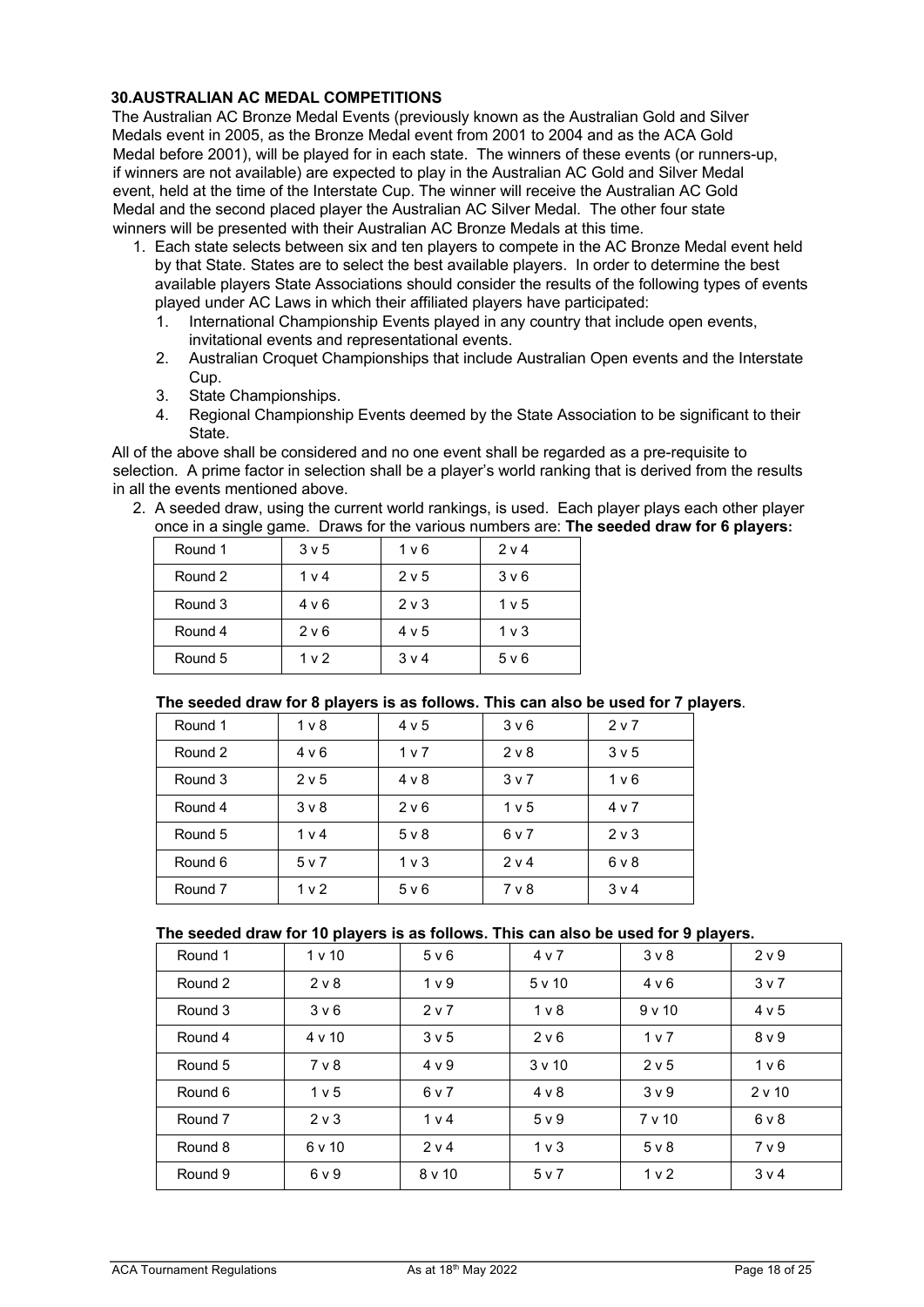- 3. Games are untimed but the Tournament Manager may impose a time limit in terms of TReg 16.2 above.
- 4. A competitor forfeiting a game will be scratched from the competition and scores for and against are deleted from the results, however results of games played are to be entered on handicap cards and will count for rankings.
- 5. The winner and other positions in each block are in accordance with TReg 20.5 above.
- 6. Each State may select the dates on which the event takes place but the event is to be completed before the closing date for Interstate Cup entries. Results are sent to the ACA Office.
- 7. The entry fee is determined by the Executive and advised to Council. Half of such fee will be retained by the State, and half will be sent to the ACA.
- 8. The Australian AC Gold and Silver Medal is a double round robin event played under similar conditions to the AC Bronze Medal competition. Players will toss a coin to determine the choice of the lead or balls in terms of Law 8(a) for games in the first round. For second round games between the same opponents the loser of the toss in the first round game is deemed to have won the toss for the second round game.

## **31.AUSTRALIAN GC MEDAL COMPETITIONS**

The Australian GC Bronze Medal Events will be played for in each state. The winners of these events (or runners-up, if winners are not available) are expected to play in the Australian GC Gold and Silver Medal, held at the time of the Interstate Shield, at which the winner will receive the Australian GC Gold Medal and the second placed player will receive the Australian GC Silver Medal. The other four state winners will be presented with their Australian GC Bronze Medals at this time.

- 1. Conditions set down in TRegs 30.1 to 30.8 apply except that references to AC, AC Laws, AC Law 8(a) and Interstate Cup are to be read as references to GC, the Rules of GC, GC Rule 5 (and Interstate Shield and that matches will be best-of-three 13-point games. Rules 5.3.1 and 5.3.2 apply to best-of-three game matches.
- 2. The Australian GC Gold and Silver Medal is a three day seeded event played under similar conditions to the GC Bronze Medal competition except that there will be playoffs to determine the eventual winner should there be a tie on matches at the completion of the round robin.

ooo OOO ooo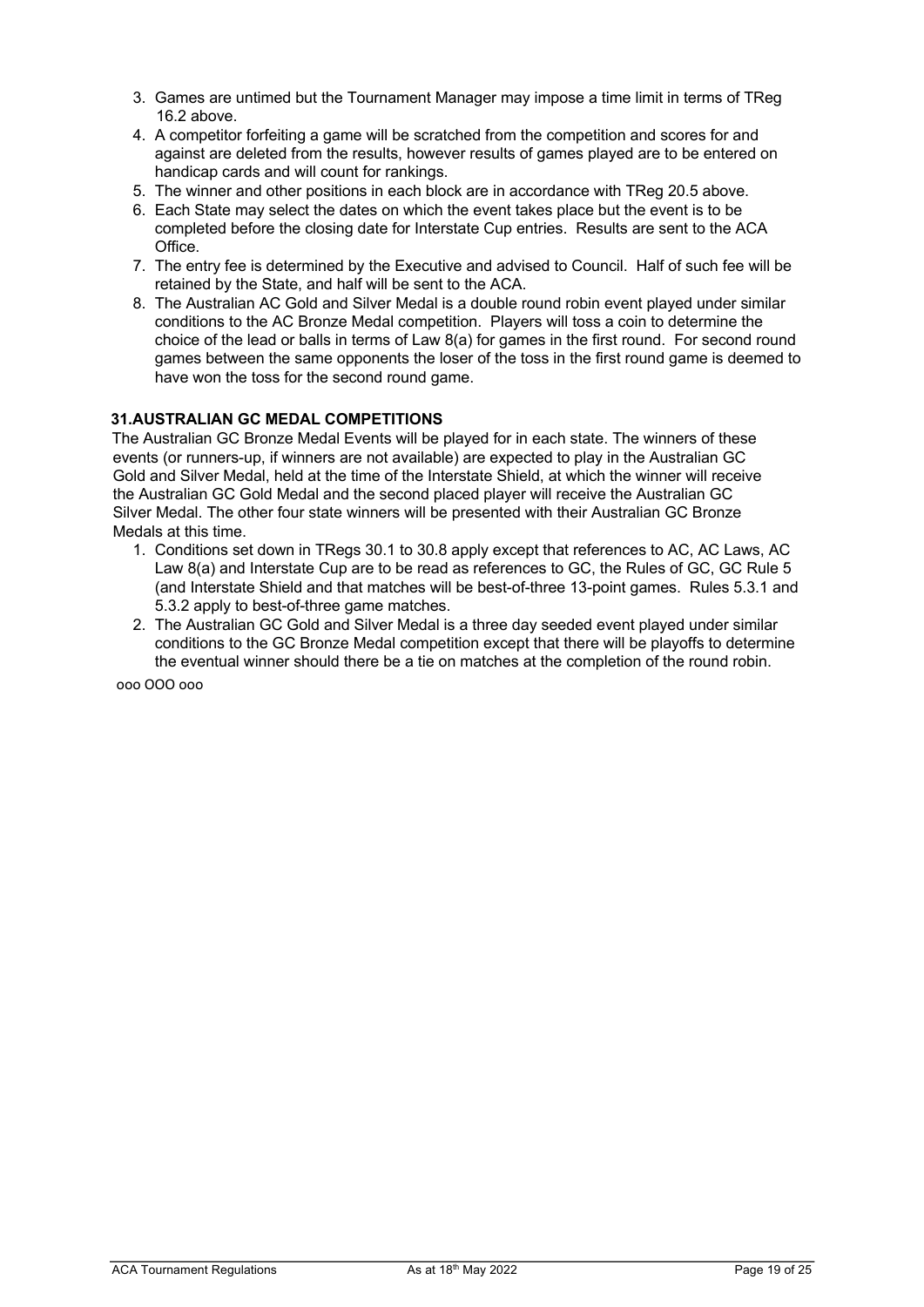# **AUSTRALIAN CROQUET ASSOCIATION**

## **Appendix A to ACA Tournament Regulations**

## **CONDITIONS FOR REPRESENTATIVE MATCHES**

## **1. INTRODUCTION**

Representative matches are classified into those held in Australia and those held overseas. There are three types, team events (The MacRobertson Shield, WCF GC Teams Event and TransTasman's), WCF World Championships (subsidised by the ACA) and ad hoc groups of players who agree to play against teams from other countries, associations or clubs (eg Australia v Wales). The latter will not be considered further.

## **2. MANAGEMENT IN AUSTRALIA**

- 1. A Management Committee is established for each International Team event consisting of the High Performance Manager (HPM) (Chair), Captain and Manager. It is responsible for all team matters from the inception of the initial squad or team to the end of the event (including final debrief). The Manager and Captain are appointed by the ACA.
- 2. The ACA Office assists the Manager in the organisation of team travel, accommodation arrangements and matters concerned with the tour in general including itinerary and fixtures, liaising with the visitor's national office and their travelling manager.

3.

## **3. DRESS**

- 1. Official occasions walking out uniform: approved uniform to include Green (BCC 25) blazer and tie (tie as supplied by the ACA for men only).
- 2. Players uniform: Club, State, Regional, National and/or International uniforms, Event specific shirts or predominantly white clothing, flat-soled shoes and a hat optional.
- 3.

## **4. HIGH PERFORMANCE MANAGER'S DUTIES**

Where the HPM accompanies the team, the HPM is to be responsible for, in consultation with the Captain, the duties listed in Bylaw 28.10 and 5.4.1 below.

## **5. CAPTAIN'S DUTIES**

- 1. After consultation with the High Performance Manager (HPM), if present, to be responsible for the placement of players in order of play for singles and doubles, including pairings.
- 2. To assist and cooperate with the HPM in practice sessions prior to commencement of the event/tour and in particular during the event/tour.
- 3. To take a lead in the discussion and execution of tactical situations to be adopted by the team and individual players.
- 4. To be present at the draw for play and any meetings or functions concerned with the conduct of matches.
- 5. To be responsible for the general conduct of players on the courts and to represent players' areas of concerns if considered warranted.
- 6. To be the team's representative and spokesperson at official functions.

## **6. MANAGER'S DUTIES**

- 1. During the tour to be responsible for all administrative matters concerned with the smooth running of the tour - attending to any problems that may arise on behalf of team members.
- 2. Prepare match reports on each match played and a report on the tour overall to be sent to the ACA Office.
- 3. To cooperate with and assist the team captain as required.

## **7. PLAYERS' RESPONSIBILITIES**

- 1. Team members are required to cooperate with and assist wherever possible the HPM, Captain, and Manager in the execution of their duties, and generally contribute to the success of the tour on and off the courts;
- 2. They are required to attend all official functions.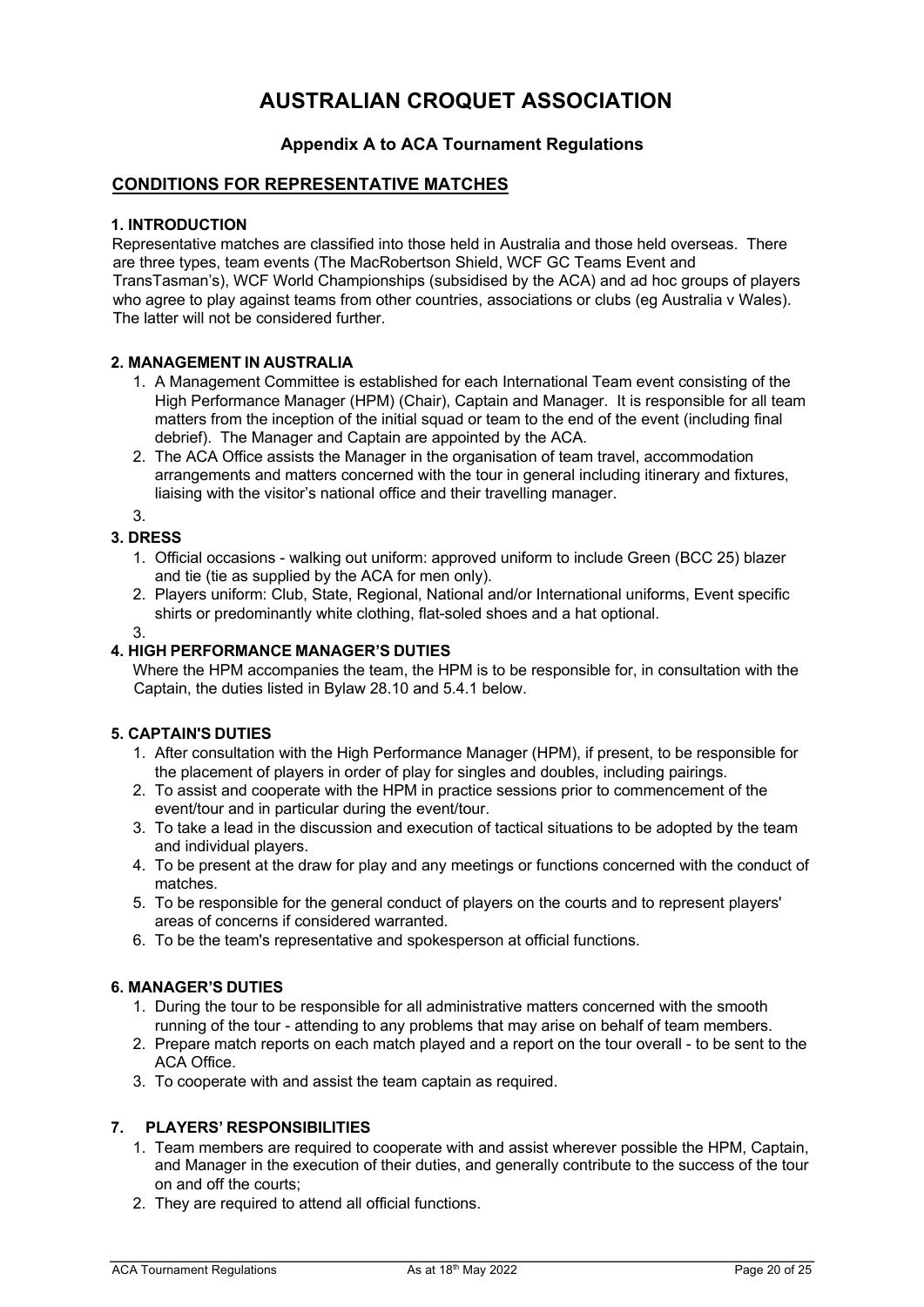## **8. MANAGEMENT OF OVERSEAS TOURS**

- 1. The International Committee is to recommend proposals for the staging of international team events.
- 2. A Management Committee is established appropriate to the requirement and to the identities of those travelling. It will normally include a Manager and the Captain. It is responsible for all team matters from the inception of the initial squad or team to the end of the event (including final debrief);

## 3. **The ACA Office**:

- 1. acts as the primary link between the ACA and the national body of the host nation and, in consultation with the International Committee, provides the ACA's response on "Regulations for the Competition" prepared by the host nation.
- 2. advises players of their invitation to be a member of a representative team.
- 3. arranges for players and officials to complete an agreement and indemnity form.
- 4. ensures a manager is appointed and, in conjunction with the manager, ensures that appropriate travel, accommodation and administrative arrangements are made.
- 5. ensures that the ACA is represented during the tournament by a specified official.
- 6. receives daily progress reports from the Manager and aims to achieve press coverage through the use of AAP etc.
- 7. advises state associations and other interested people of results.

## 4. **The Manager:**

- 1. ensures that player's travel arrangements are in order. Team members should travel together as a team if practical to do so. If the team does travel together, members should wear the official team uniform;
- 2. ensures that the best possible price is obtained having regard to the standard of travel e.g. group discount etc. Where possible, travel should be with the ACA approved carrier, with players taking advantage of frequent flyer points. It is expected that any points credited from travel paid for by the ACA would be redeemed as part of ACA activities e.g. training camps etc.
- 3. arranges motel type accommodation on a twin-share basis with single room sleeping accommodation where practical. The accommodation should be about 3-star standard, with a laundry on the premises and preferably close to the courts. Single accommodation supplement is at the individual's expense. Check with players with whom they would prefer to share accommodation
- 4. if possible, attends training sessions prior to departure to ensure a close working relationship with the team.
- 5. ensures adequate transport facilities are provided to and from the airport (usually arranged by the host nation) and between the accommodation and the courts.
- 6. from the time of meeting prior to leaving Australia, to the time of return to Australia, is the agent of the ACA in all matters relating to the welfare and conduct of the team on tour
- 7. applies and enforces any additional rules which in the Manager's opinion are necessary for the efficient management of the team or individual members notwithstanding any rules set down in these guidelines or the Handbook.
- 8. is authorised by the ACA, in conjunction with the captain, to impose any disciplinary action on any member of the team whose conduct is such that it will impair the good name of the ACA. In this regard, the Manager may co-opt other appointed officials or members of the Executive Committee who may be present.
- 9. ensures that a team photograph is obtained during the event.
- 10. obtains from each player or from the ACA Office a completed medical form. This will only be kept by the Manager in case of emergency and will either be returned to the player or destroyed at the completion of the tour.
- 11. obtains from each player a recent photograph and playing history, to be forwarded to the ACT Office for inclusion on the program.
- 12. ensures players have clean and well presented playing clothes every day during the event.
- 13. arranges for accounts for payment to be passed to the Treasurer for payment. A cash advance may be provided if required.
- 14. purchases, on behalf of the ACA, appropriate mementos for exchange between the opposing players and/or team.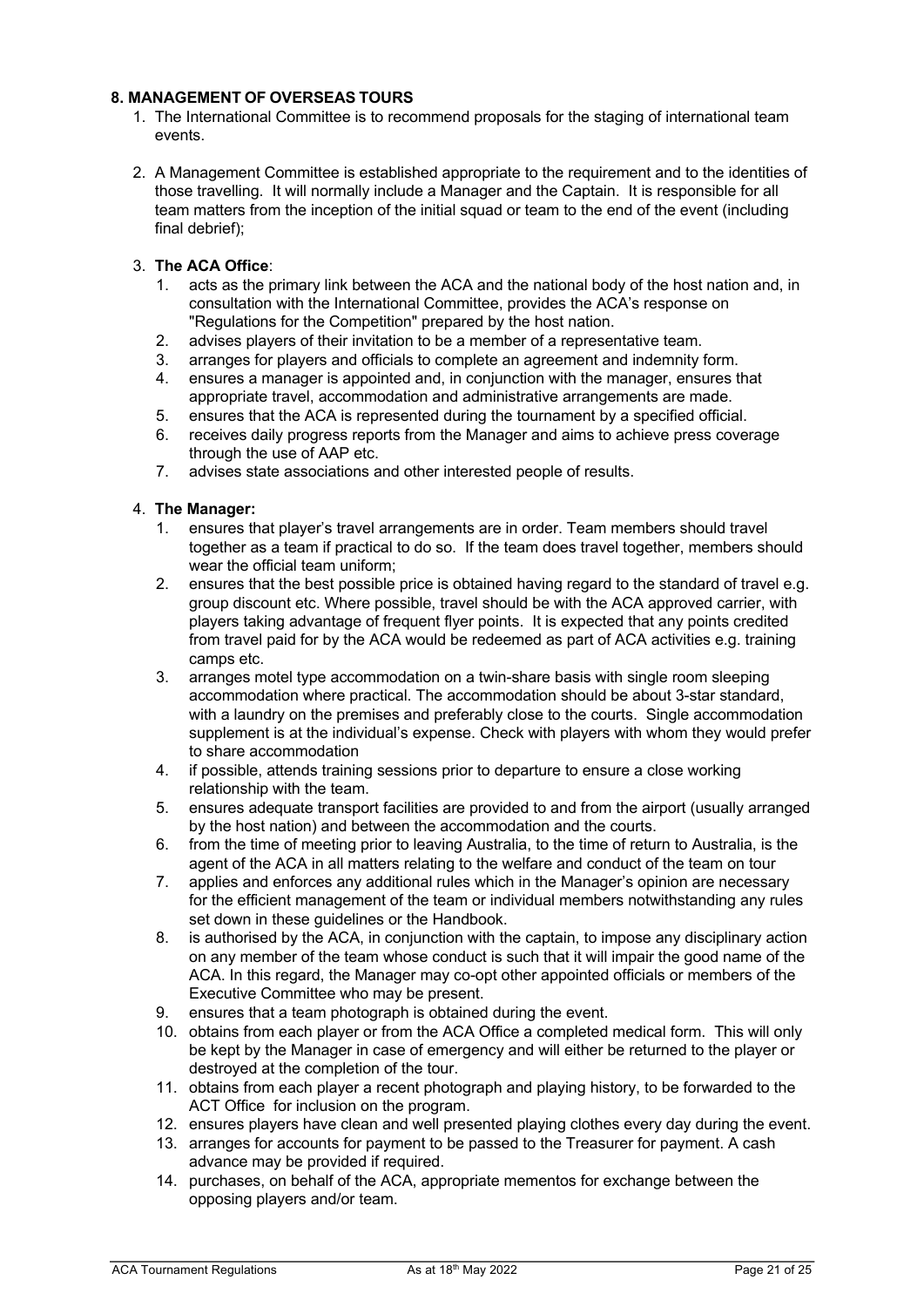- 15. emails to the ACT Office a daily summary of results and any story of the days play during the event.
- 16. provides a report to the Executive at the completion of the tour, including any necessary recommendations. Should a situation arise where a confidential addendum to the report needs to be written it is to go to the President and ACT Office only.
- 5. **Players** are to:
	- 1. be encouraged, with the support of their own club, to obtain media coverage of their own selection and to heighten the profile of the sport in their own area.
	- 2. advise the ACT Office of the name and address of local newspapers who are to be given progress reports.
	- 3. forward copies of any coverage to the Honorary Secretary.

#### ooo OOO ooo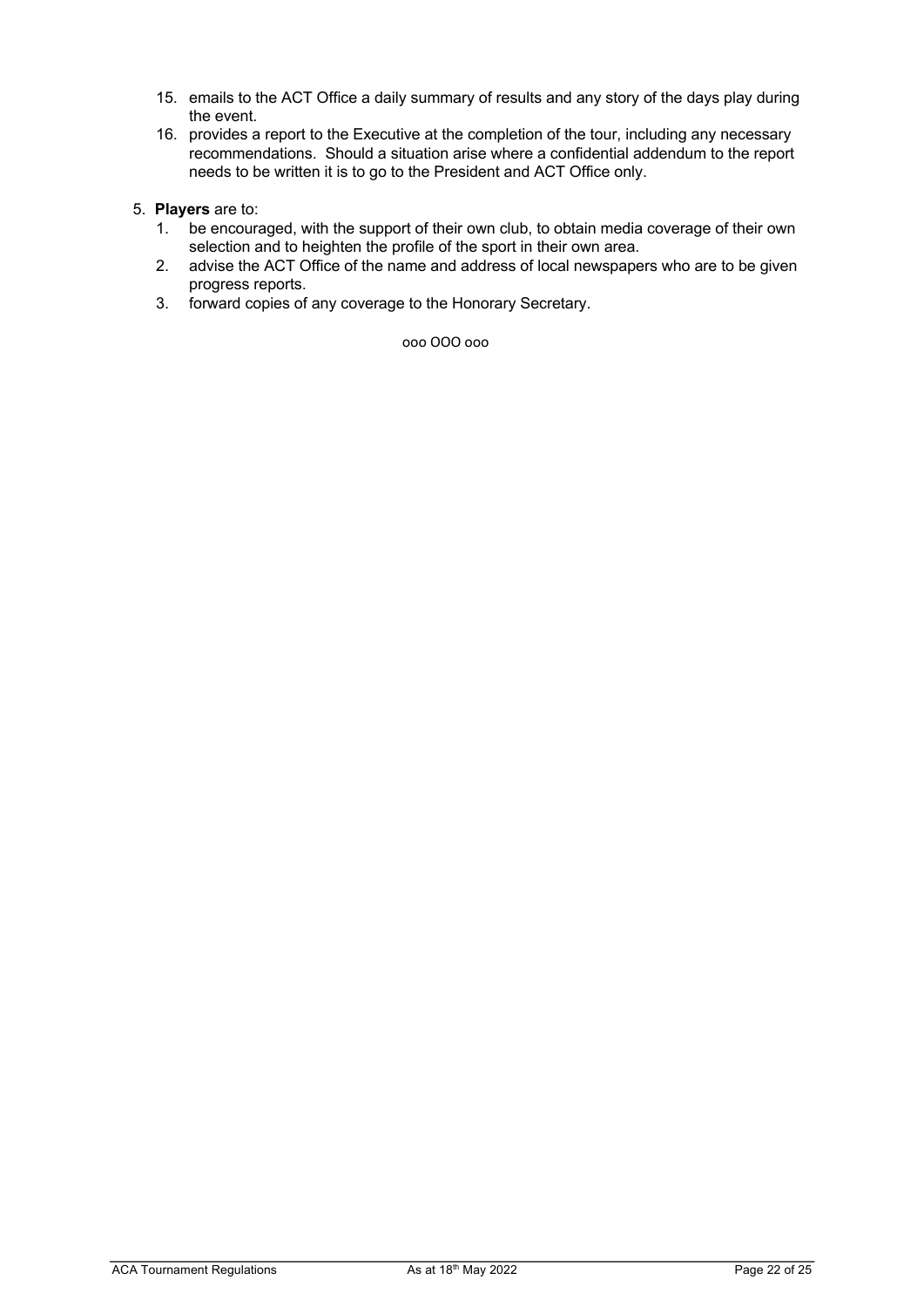## **Appendix B to ACA Tournament Regulations**

## **GUIDELINES FOR STATES HOSTING THE AUSTRALIAN CROQUET CHAMPIONSHIPS**

## **1. INTRODUCTION**

- 1. The ACA conducts nine national tournaments each year, most including more than one event. A member of the ACA Executive manages the programme to ensure that Australian tournaments are fixed by date and location at least two years in advance. That allows States to fix their dates at least a year in advance. Hopefully the WCF fixes international dates and locations at least three years ahead.
- 2. When a State bids for or is allocated an ACA tournament the State is to submit an estimate of costs, using the form "ACA Tournament Expenses, Estimate or Claim", copy attached. When this is received and accepted by the Executive it becomes a de facto contract between the ACA and the host State. At the conclusion of the tournament the claim is not to depart from the estimate except for agreed changes.
- 3. The following guidelines were developed over many years and embody much experience, however they should be treated as a guide rather than being mandatory.

## **2. TWO YEARS PRIOR**

At the AGM notify the ACA of the dates selected for the event and proposed location.

## **3. ONE YEAR PRIOR**

- 1. Ascertain availability of courts and make provisional bookings with clubs.
- 2. Decide location of headquarters.
- 3. Decide whether or not a Dinner will be held and also what other functions will be held and make provisional reservations.
- 4. Subject to specific agreement from the ACA, seek sponsorship and Government support.
- 5. Obtain from previous host State details of costs and any other relevant information.
- 6. Decide whether or not a badge, shirt or other merchandise will be made available and have design approved by the ACA Office.
- 7. Submit estimate of expenses (see 1.2 above).

## **4. NINE TO TWELVE MONTHS PRIOR**

- 1. Order Badges. The State pays for the production of the badges, and all profits are retained by the State.
- 2. Opening reception optional decide and reserve venue. (Involvement in visitors' accommodation and tours, etc can be a major consumer of time and should be entered into with extreme caution - recommend provision of information only.)

## **5. THREE TO SIX MONTHS PRIOR** 1.

Confirm preliminary bookings for:

- 2. Club courts.
- 3. Dinner and other functions if they are being held.
- 4. Follow up with any sponsorship arrangements.
- 5. Organise publicity via press, radio and television advance warning for coverage is essential follow up at regular intervals.
- 6. Appoint Assistant Manager and Club/Venue Managers.
- 7. Arrange printing of games score sheets.
- 8. Arrange for photocopied result sheets to be produced and distributed during the Championships at the conclusion of each event.

## **6. ZERO TO THREE MONTHS PRIOR**

- 1. Confirm and/or check all prior reservations.
- 2. Finalise Dinner arrangements and any other functions being held.
- 3. Prepare information sheet re locations of clubs where matches are to be played how to get there from Headquarters - cost of refreshments, telephone numbers, etc - for circulation at the commencement of the tournament and afterwards at Headquarters.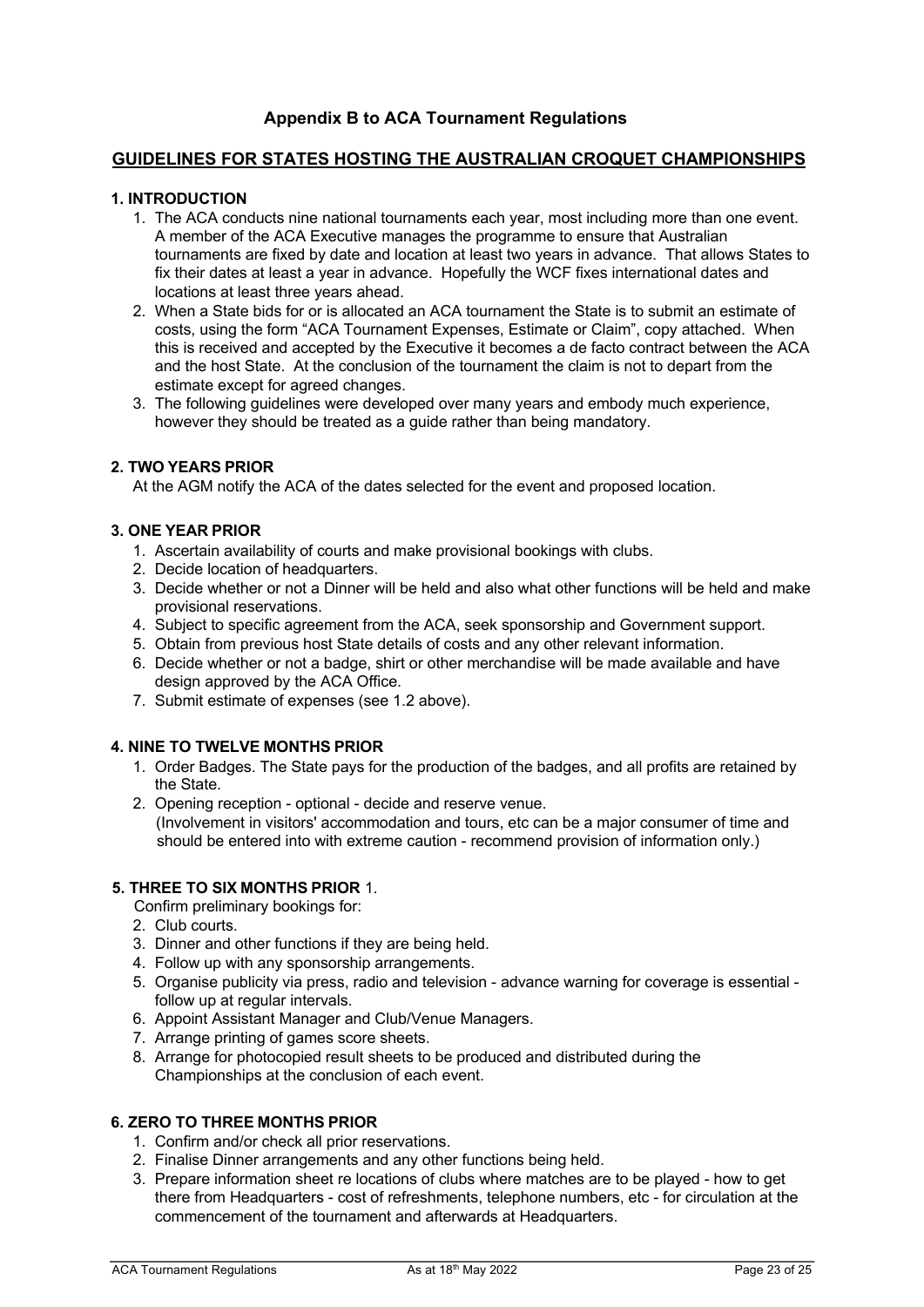4. Finalise arrangements for an Opening Reception if being held.

## **7. RESPONSIBILITIES OF THE ACA**

- 1. Invite States to host tournaments or receive bids and allocate tournaments.
- 2. Set the entry fees (at previous AGM);
- 3. Approve the appointment of Tournament Managers.
- 4. Approve Badge design if and when a badge is being made;
- 5. Approve dinner price if and when a Dinner is being held;
- 6. Call for, and receive entries (ACA Office);
- 7. Arrange draw and advise all entrants (ACA Tournament and Events Committees);
- 8. Program meetings of players and committees as required;
- 9. Obtain information from the Host State, Events and ACA Tournament Committees and prepare and print programs;
- 10.Supply balls and hoops if required (Equipment Officer);
- 11.Arrange for medals, gratuities, special guests etc;
- 12.Conduct any ACA raffle;
- 13.Arrange meeting of Executive Committee, Council, AGM and other meetings as required;
- 14.Obtain sponsorship if possible;
- 15.The ACA is responsible financially for programs, prizes, gratuities and ACA guest expenses. Any other costs must be negotiated with the ACA before any commitments are entered into.

## **8. RESPONSIBILITIES OF HOST STATE ASSOCIATIONS**

- 1. Nominate Tournament Manager (by the previous AGM) and consult with relevant National Director of Refereeing regarding the appointment of the Tournament Referee.
- 2. Arrange use of courts for practice and play.
- 3. Arrange loan of equipment other than balls.
- 4. Arrange referees and club/venue managers as required.
- 5. Arrange catering at all venues. Catering profits are to be retained by the venue concerned.
- 6. Organise opening function (optional) on the day prior to the commencement of the tournament, any social evenings, Civic receptions, closing ceremony and dinner (optional).
- 7. Conduct matches as programmed and provide office equipment and facilities such as stationery, computer, photocopier, phone/fax etc.
- 8. Sell ACA programs and other material etc as a service to players and visitors.
- 9. Retain total income from sale of badges, shirts, etc.
- 10.Obtain additional sponsors in consultation with the ACA.
- 11.Conduct raffles if desired.
- 12.Arrange for reports of results to be
	- (a) displayed on notice boards at all venues on a daily basis,
	- (b) placed on the internet at appropriate sites, and
	- (c) made available to all players and purchasers of the program at the conclusion of each event if production facilities are available.

ooo OOO ooo